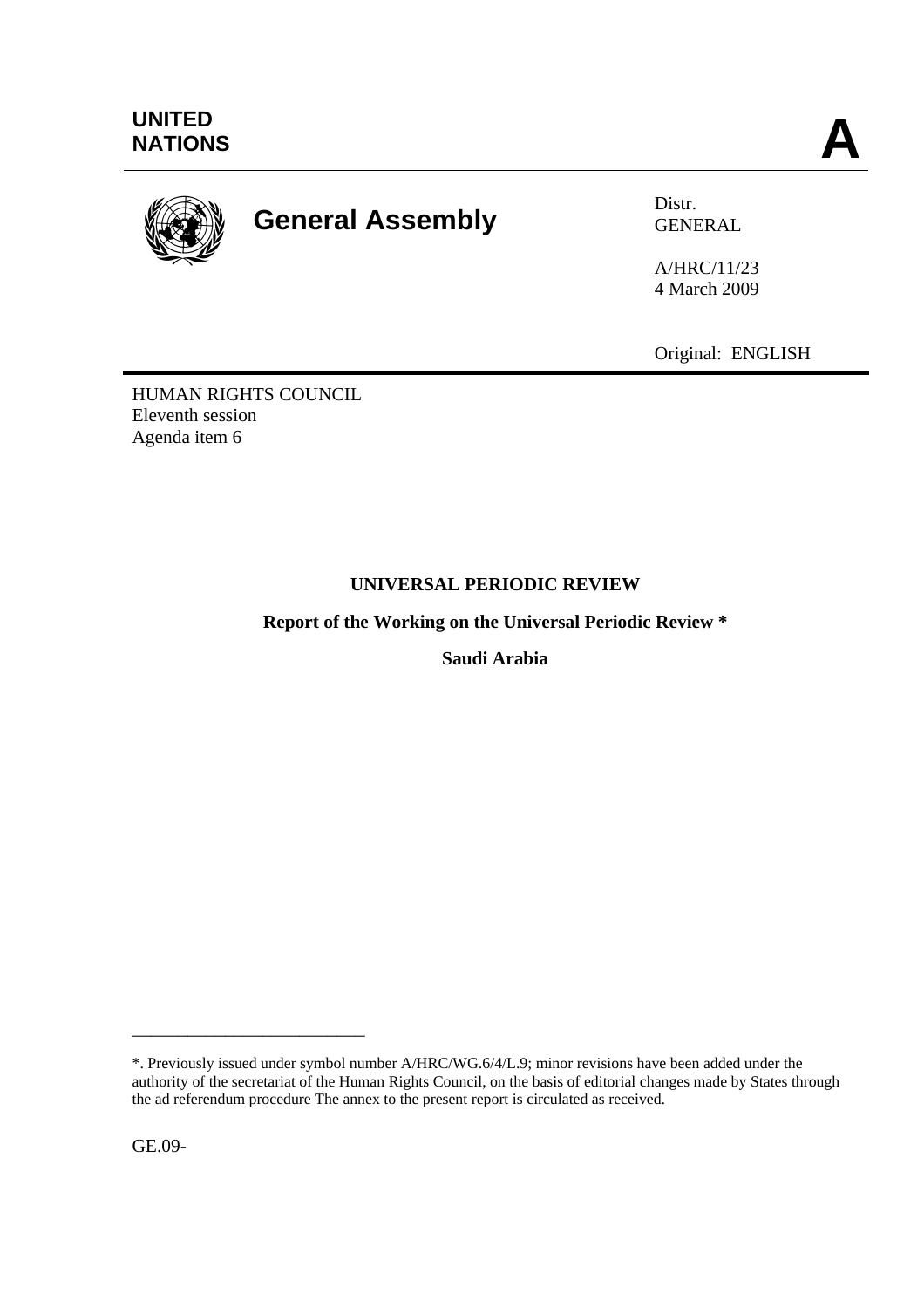# **CONTENTS**

|                                                                         | Paragraphs |  | Page |
|-------------------------------------------------------------------------|------------|--|------|
|                                                                         | $1 - 4$    |  | 3    |
| I. SUMMARY OF THE PROCEEDINGS OF THE REVIEW PROCESS                     | $5 - 86$   |  | 3    |
|                                                                         | $5 - 24$   |  | 3    |
| B. Interactive dialogue and responses by the State under review 25 - 86 |            |  | 5    |
|                                                                         |            |  | 16   |
| Annex                                                                   |            |  |      |
|                                                                         |            |  |      |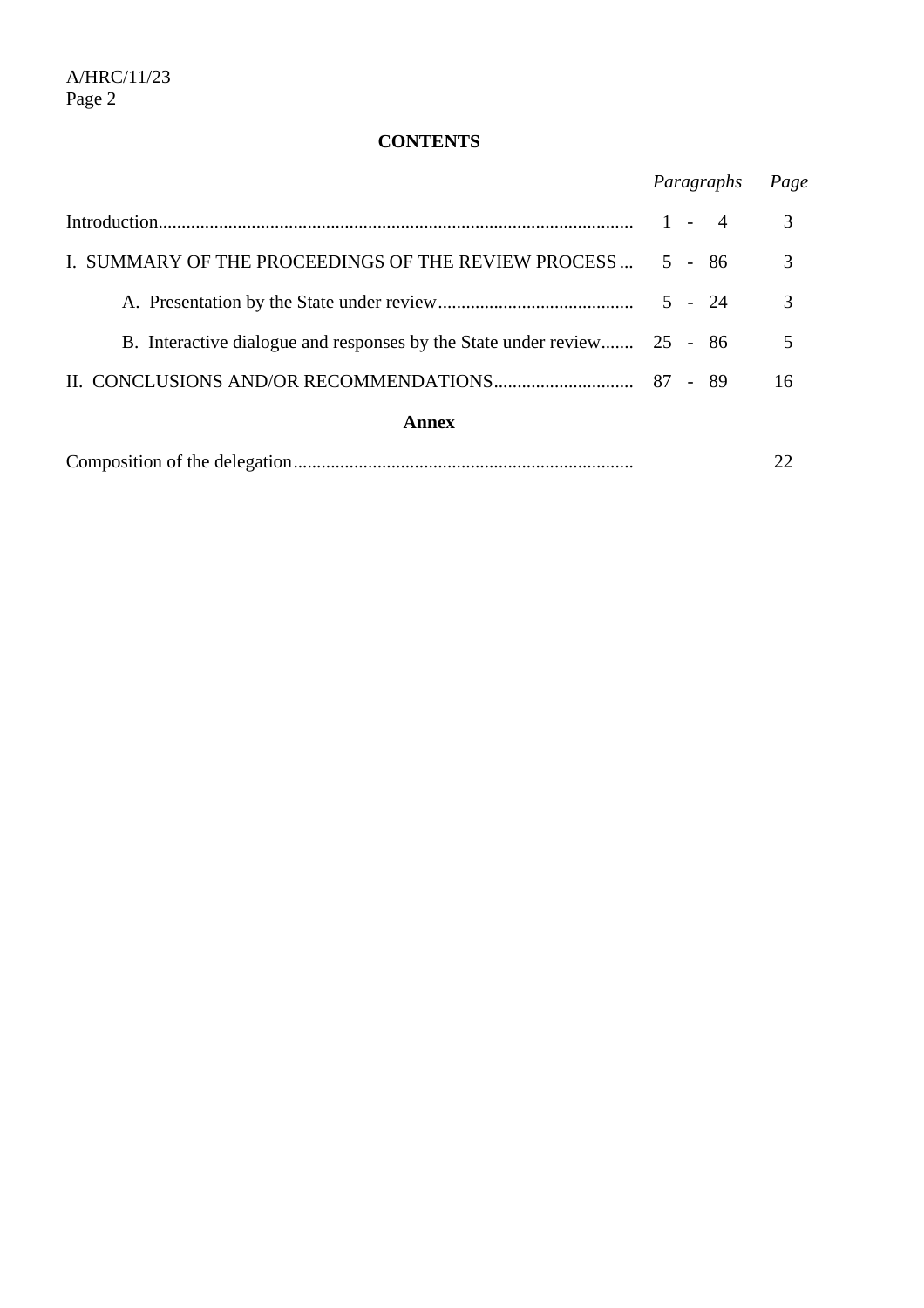#### **Introduction**

1. The Working Group on the Universal Periodic Review (UPR), established in accordance with Human Rights Council resolution 5/1 of 18 June 2007, held its fourth session from 2 to 13 February 2009. The review of Saudi Arabia was held at the 9th meeting on 6 February 2009. The delegation of Saudi Arabia was headed by Dr. Zaid bin Abdul Muhsin Al-Husain. At its meeting held on 10 February 2009, the Working Group adopted the present report on Saudi Arabia.

2. On 8 September 2008, the Human Rights Council selected the following group of rapporteurs (troika) to facilitate the review of Saudi Arabia: Germany, Madagascar and Qatar.

3. In accordance with paragraph 15 of the annex to resolution 5/1, the following documents were issued for the review of Saudi Arabia:

 (a) A national report submitted / written presentation made in accordance with paragraph 15 (a) (A/HRC/WG.6/4/SAU/1);

 (b) A compilation prepared by the Office of the High Commissioner for Human Rights (OHCHR), in accordance with paragraph 15 (b) (A/HRC/WG.6/4/SAU/2);

 (c) A summary prepared by OHCHR, in accordance with paragraph 15 (c) (A/HRC/WG.6/4/SAU/3).

4. A list of questions prepared in advance by Canada, Czech Republic, Denmark, Finland, Germany, Latvia, Lithuania, Netherlands, United Kingdom of Great Britain and Northern Ireland, and Sweden was transmitted to Saudi Arabia through the troika. These questions are available on the extranet of the UPR.

# **I. SUMMARY OF THE PROCEEDINGS OF THE REVIEW PROCESS**

## **A. Presentation by the State under review**

5. Saudi Arabia stated that the principles of the Universal Periodic Review of human rights coincide with the principles of its faith, including Almighty God's precept to cooperate in righteousness and piety: "Help one another in righteousness and piety, but do not help one another in sin and transgression".

6. The UPR process is comprehensive and consistent with the Islamic principle of calling oneself to account, since it is a process of self-assessment and an appropriate means to present a true picture that will help States to evaluate the human rights situation in a country's territory, All the governmental authorities and civil-society institutions in the Kingdom were involved in the preparation of the report

7. The concept of religious and cultural particularities as correctly viewed in Islam, supplement rather than detract from international human rights standards.

8. However, many labour, under the possibly excusable misconception that the Kingdom focuses on duties at the expense of rights by virtue of its adoption of the Islamic Shari'a as its Constitution. The contrary is true insofar as the basic concept in Islam is "the rights of the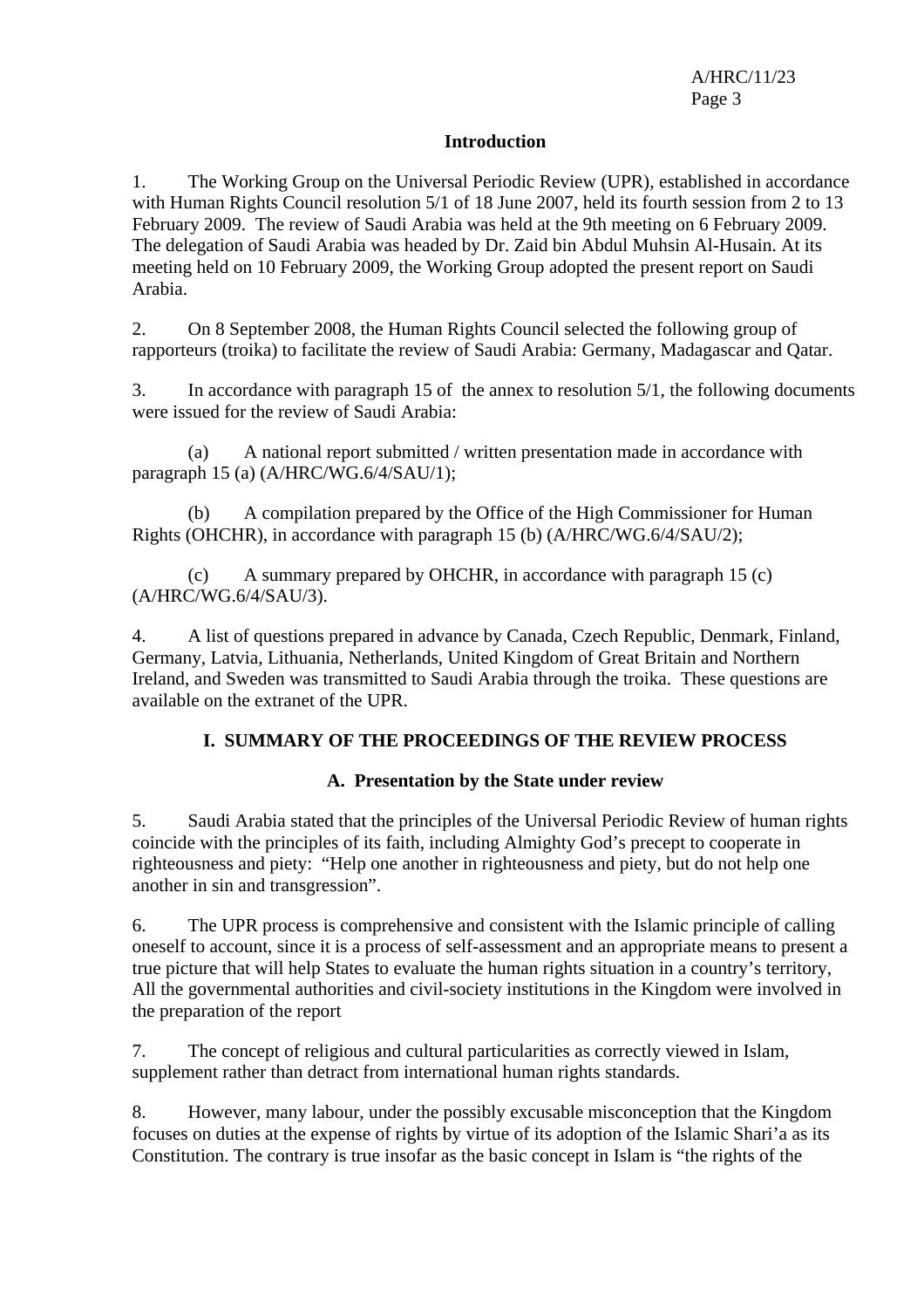servants of God [human individuals]" since remissness in regard to the rights of God is easier to remedy than violations of the rights of His servants.

9. The Islamic Shari'a shows special concern for the rights of special categories such as minorities and non-Muslims. The rule in this regard was laid down by the Messenger of Islam with the words: "They have the same rights and obligations as us".

10. Saudi Arabia acknowledges that there are some human rights violations attributable to individual practices. Many of these violations fall within the context of domestic violence, to which confusion between the true Islamic Shari'a and customs and traditions is a contributing factor. In actual practice, the concept of guardianship, for example, often loses its connotation of responsibility and care, which are transformed into domination and coercion.

11. Women's awareness of their rights has been considerably increased in recent years.

12. Many successful endeavours have been made to promote the rights of the child and of women, leading to tremendous achievements including:

 (a) Institution of mechanisms to prevent domestic violence, and promulgation of the Protection from Harm Act;

 (b) Formulation of a strategy for childhood, and promulgation of the Child Protection Act;

 (c) Promulgation and implementation of the Disabled Persons Act and the promulgation in the near future of a bill of law criminalizing all forms of domestic violence.

13. With regard to the judiciary, the Code of Criminal Procedure underwent a comprehensive review after the promulgation of the new Statutes of the Judiciary in order to make its provisions consistent with the greater independence of judges and codify procedures before the appellate courts and the Supreme Court in such a way as to confirm the two levels of judicial proceedings and make judgments subject to review by specialized divisions of higher courts. Further emphasis was placed on the principle of the presumptive innocence of the accused and account was taken of the recommendations made by the Special Rapporteur on the independence of judges and lawyers during his visit to the Kingdom from 20 to 27 October 2002. In its endeavours to maintain security, the Kingdom has also sought to achieve a balance between the requirements of the campaign against terrorism and the need to respect human rights.

14. In the Kingdom there are more than 1,000 civil-society and other institutions concerned with issues relating to the protection of human rights. The Consultative Council approved a legislative enactment regulating the activities of these institutions and guaranteeing their independent functioning. This enactment was studied in the light of the acts of violence and terrorism being perpetrated in the changing international situation and with a view to developing these institutions and increasing their number on the basis of the following main criteria:

(a) The Basic Law of Governance guarantees freedom of private activity;

(b) There must be a balance between rights and obligations;

 (c) There is a need to ensure that all restrictions imposed should be consistent with public law and order, the Kingdom's international obligations and human rights standards.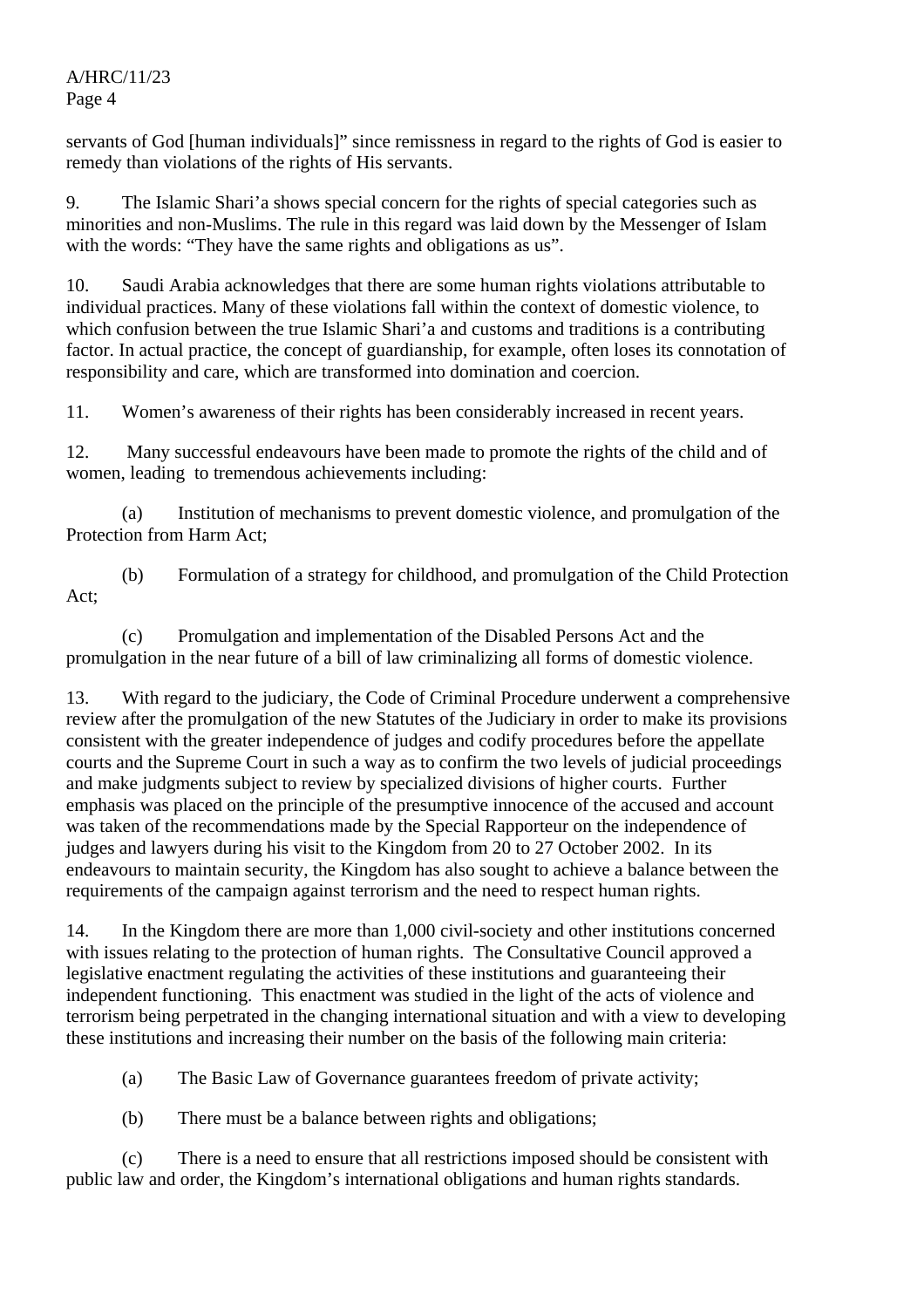15. In Islam, rights are derived from the Holy Qur'an and the Sunna [Traditions and Practices] of the Prophet, which constitute the source of all legislation and a comprehensive mode of life in the Kingdom of Saudi Arabia. These multidimensional rights preceded those stipulated in international human rights instruments.

16. The Kingdom has sought to achieve a balance between the requirements of the campaign against terrorism and the need to respect human rights. The Kingdom has accepted the principle that compensation is due in respect of any miscarriage of justice in connection with antiterrorism operations, such as detention when the detainee is subsequently proved to be innocent.

17. Promising plans for human rights education have been adopted and are due to implemented in the near future. Human rights concepts and standards have been incorporated in the educational curriculum at all levels.

18. Saudi Arabia does not claim to be perfect, nor does it reject criticism, which is welcomed provided that it is objective and intended to preserve human rights and dignity.

19. Concerning freedom of belief and freedom to engage in the observances of other religions in the Kingdom, the position of the Islamic Shari'a in this regard is clear and categorical. It is principle that a Muslim's faith is incomplete unless he believes in all God's messengers and all His scriptures without any distinction or discrimination.

20. Freedom of worship in itself is fully guaranteed to non-Muslims in the Kingdom. However, Saudi Arabia believes that Islam is the final religion and that the Kingdom's territory was honoured by God as the cradle of Islam, the site of the Two Holy Mosques, the final resting place of the last of God's messengers, and the *qibla* to which one and a half billion Muslims turn in prayer.

21. In the light of the sensitivities relating to these particularities, Saudi Arabia believes that it might still be difficult to permit the establishment of houses of worship for other religions on holy territory.

22. The equation, based on respect with difference, or difference with respect, formed the intellectual and ideological foundation of the proposal advocating dialogue among the followers of religions and cultures which the Custodian of the Two Holy Mosques addressed to the whole world.

23. The intellectual and moral solidarity on which peace must be founded was advocated by the religion of Saudi Arabia, Islam.

24. Saudi Arabia appreciates the initiative taken by the Office of the High Commissioner for Human Rights in organizing a symposium in October 2008 on freedom of expression and the advocacy of religious hatred. It hopes that other steps will be taken as a follow-up to that symposium.

# **B. Interactive dialogue and responses by the State under review**

25. During the inter-active dialogue, statements were made by 54 delegations. Additional statements by 24 delegations, which could not be delivered during the dialogue due to time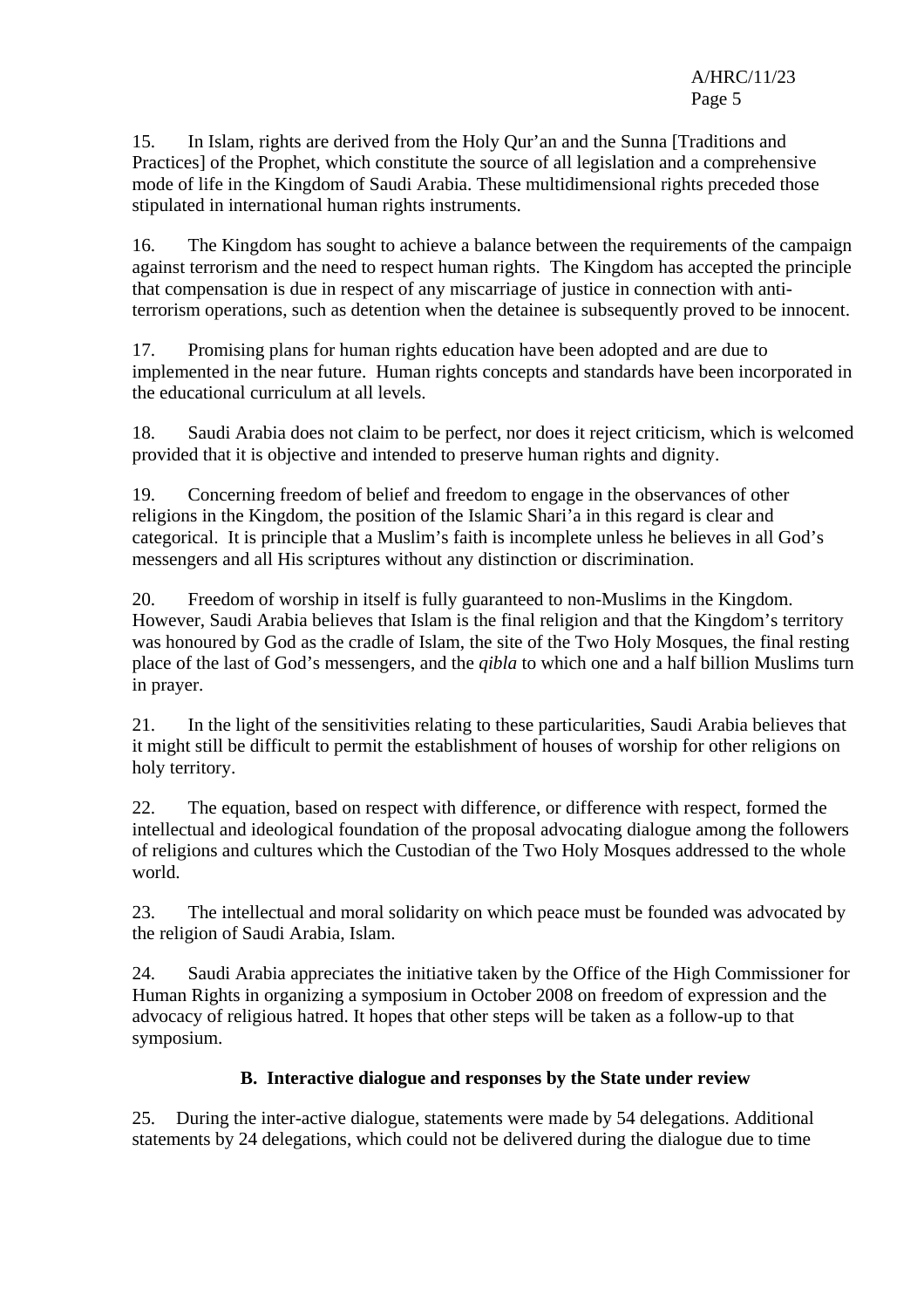$\overline{a}$ 

constraints, are posted on the UPR extranet when available.**\*\*** A number of delegations congratulated Saudi Arabia for its comprehensive presentation and for the national report, prepared in cooperation with relevant stakeholders. Delegations welcomed the work of the National Human Rights Commission (NHRC), the National Society for Human Rights, the King Abdul Aziz Centre for National Dialogue for the promotion of interfaith and intercultural dialogue, and other State institutions. Also welcomed were the adoption and the implementation of the Basic Law of Governance, the Law of the Consultative Council (Shura) and the Law on Criminal Procedure, which prohibits torture and guarantees access to legal representation. Efforts to strengthen domestic human rights mechanisms and the reform of the judiciary, promotion of children, women and migrant workers rights, the fight against corruption, the right to education - which is free of charge at all levels - health, work, housing and social security, were largely appreciated. Approval was also expressed for the Arab Peace Initiative launched by the King of Saudi Arabia, the World Conference on Dialogue in Madrid in 2008 and the related high-level meeting organized during the 63rd United Nations General Assembly. A number of delegations noted that Saudi Arabia was very active in helping developing countries in various fields.

26. The United Arab Emirates noted Saudi Arabia's commitment to women's rights and the involvement of women in all fields. It asked about measures taken to curb domestic violence and recommended that Saudi Arabia continue progress in the promotion of women and children's rights, in accordance with Islamic Shari'a and the country's international commitments.

27. Israel stated that Saudi Arabia continuously blocks the implementation of its treaty obligations by a series of reservations and declarations. Israel recommended that Saudi Arabia (a) develop and adopt a comprehensive national plan of action for the incorporation of human rights for women into national legislation and practices to ensure the eradication of violence against women, dismantling of the male guardianship system, allowance of the freedom of movement, access to work, study, and health care, and equal standing before the courts and the right to vote and participate in public affairs, and incorporate and implement the concluding observations of the Committee on the Elimination of All Forms of Discrimination against Women (CEDAW); (b) eradicate hate speech against minorities and establish oversight mechanisms to ensure the elimination of all forms of discrimination; (c) abolish corporal punishment, and cruel, inhuman, and degrading treatment in general, and public floggings, eyegouging, flogging of school children, and amputation of limbs in particular; and (d) take all appropriate measures to develop a framework of law prohibiting trafficking and other forms of exploitations, and incorporate into such legislation the comprehensive protection of children as well as the development and implementation of a reintegration assistance programme for victimized persons.

28. Algeria recommended that Saudi Arabia, (a) in examining the recommendations, take into consideration those that are in line with its religious, social and cultural specificities, in particular those emanating from the Shari'a, which adds to general human rights principles without replacing them; (b) go ahead with its intention to examine the ratification of some international human rights instruments; (c) further its efforts to fight terrorism and protect human rights at the

**<sup>\*\*</sup>** Afghanistan, Albania, Argentina, Australia, Bhutan, Bosnia and Herzegovina, Brazil, Czech Republic, Djibouti, Hungary, Ireland, Islamic Republic of Iran, Latvia, Lithuania, Maldives, Myanmar, Nepal, Senegal, Slovenia, Spain, Syrian Arab Republic, Netherlands, Uganda, Viet Nam.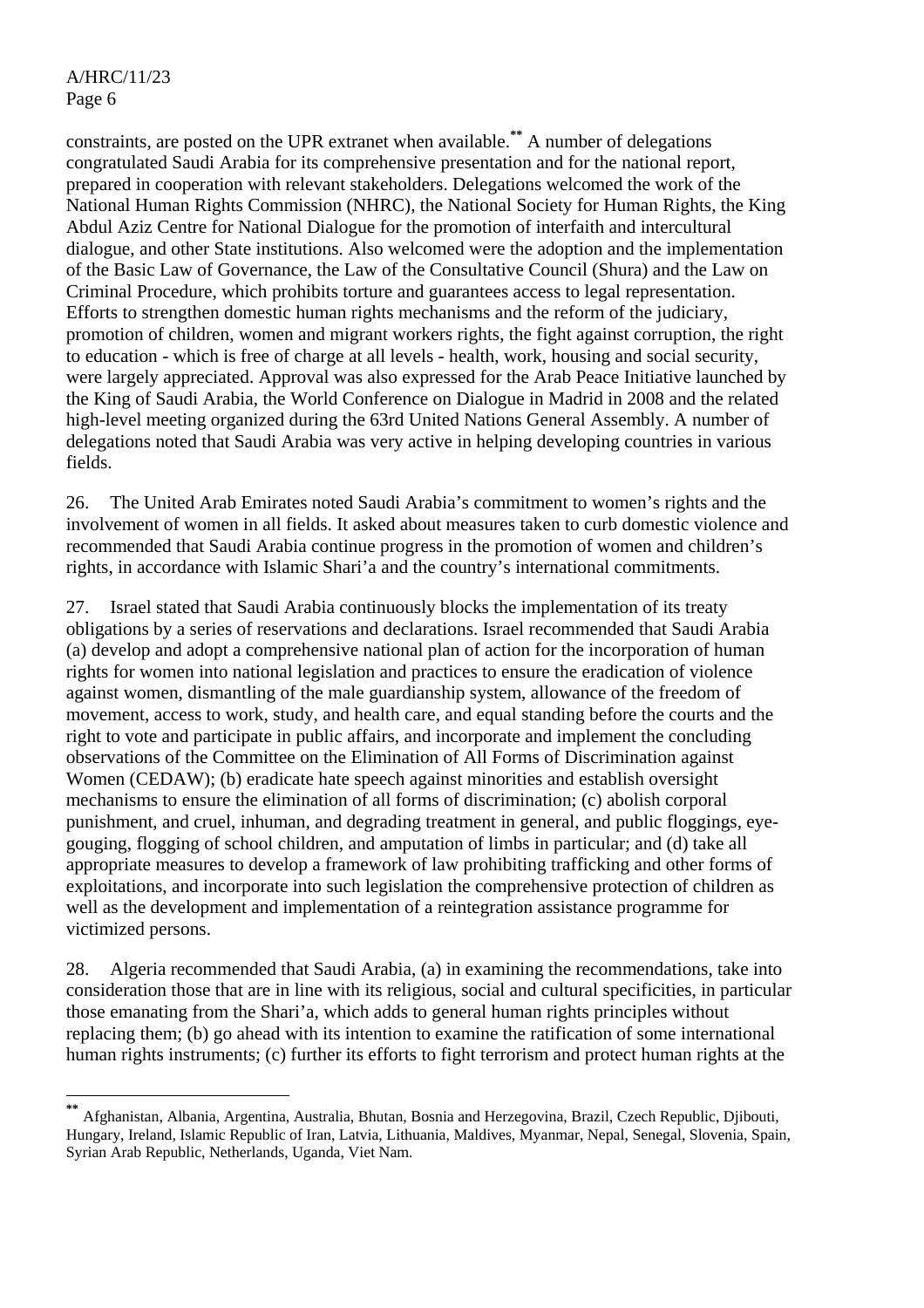same time, especially support for the conclusion of a comprehensive international treaty to combat terrorism; (d) continue its efforts to create a positive working environment for all migrant workers in the Kingdom. Algeria encouraged Saudi Arabia to pursue its policies aiming at the promotion of dialogue among religions and civilisations and to activate its role in this regard at the international level.

29. The United Kingdom of Great Britain and Northern Ireland considered that Saudi Arabia could do more in leading society away from cultural practices such as the marriage of young children, and in promoting women's rights. It recommended that Saudi Arabia (a) enact and implement a law of association to guarantee the right to form civil-society organizations and to protect those organizations from government interference; (b) abolish the guardianship system, which severely limits the rights of women to act as autonomous and equal members of Saudi society; (c) amend the Code of Criminal Practice to stipulate that only individuals aged over 18 will be tried as adults. As a result, the executions of any individuals who were less than 18 years old when they committed the crime should be commuted to a custodial sentence.

30. Egypt thanked Saudi Arabia for establishing mechanisms of redress accessible to all. It asked about the training of those responsible for implementing international instruments. Egypt recommended that Saudi Arabia continue its efforts to (a) disseminate a culture of human rights and strengthen its national efforts to protect human rights, while respecting its cultural specificities and the Shari'a; (b) reform its legal and judicial systems; and (c) combat discrimination and violence against women and reinforce women's participation in the labour market.

31. Nicaragua noted that reforms were ongoing and recommended that Saudi Arabia consider through the committee of the national Human Rights Commission tasked with examining the compatibility of laws with international conventions and human rights treaties, the possibility of acceding to those international instruments to which it is not yet a party, .

32. Cuba highlighted Saudi Arabia's contribution towards alleviating the situation of the poorest countries affected by the world food crisis. Cuba recommended that Saudi Arabia (a) continue with measures and programmes aimed at increasing its people's enjoyment of economic, social and cultural rights; (b) with respect to its commendable initiatives to promote dialogue between religious and civilizations, continue its efforts to promote the peace and tolerance of all people that the world needed; (c) given its economic growth, continue to cooperate in a generous way with developing countries.

33. Venezuela acknowledged the action taken to improve the hospital infrastructure and the planning of new installations for health care. Venezuela encouraged Saudi Arabia to continue its work in the health area in support of its entire population, and in this regard it requested additional information about the family and community medicine system which Saudi Arabia intends to develop.

34. Yemen commended efforts to ensure adequate housing through the establishment of a housing development fund offering interest-free loans. Yemen recommended that Saudi Arabia share its good practices regarding provision of decent housing for vulnerable groups, so that others can benefit from such a positive experience.

35. Oman noted that every year Saudi Arabia receives large numbers of expatriates from many parts of the world. Oman asked about the mechanisms in place to better provide the requirements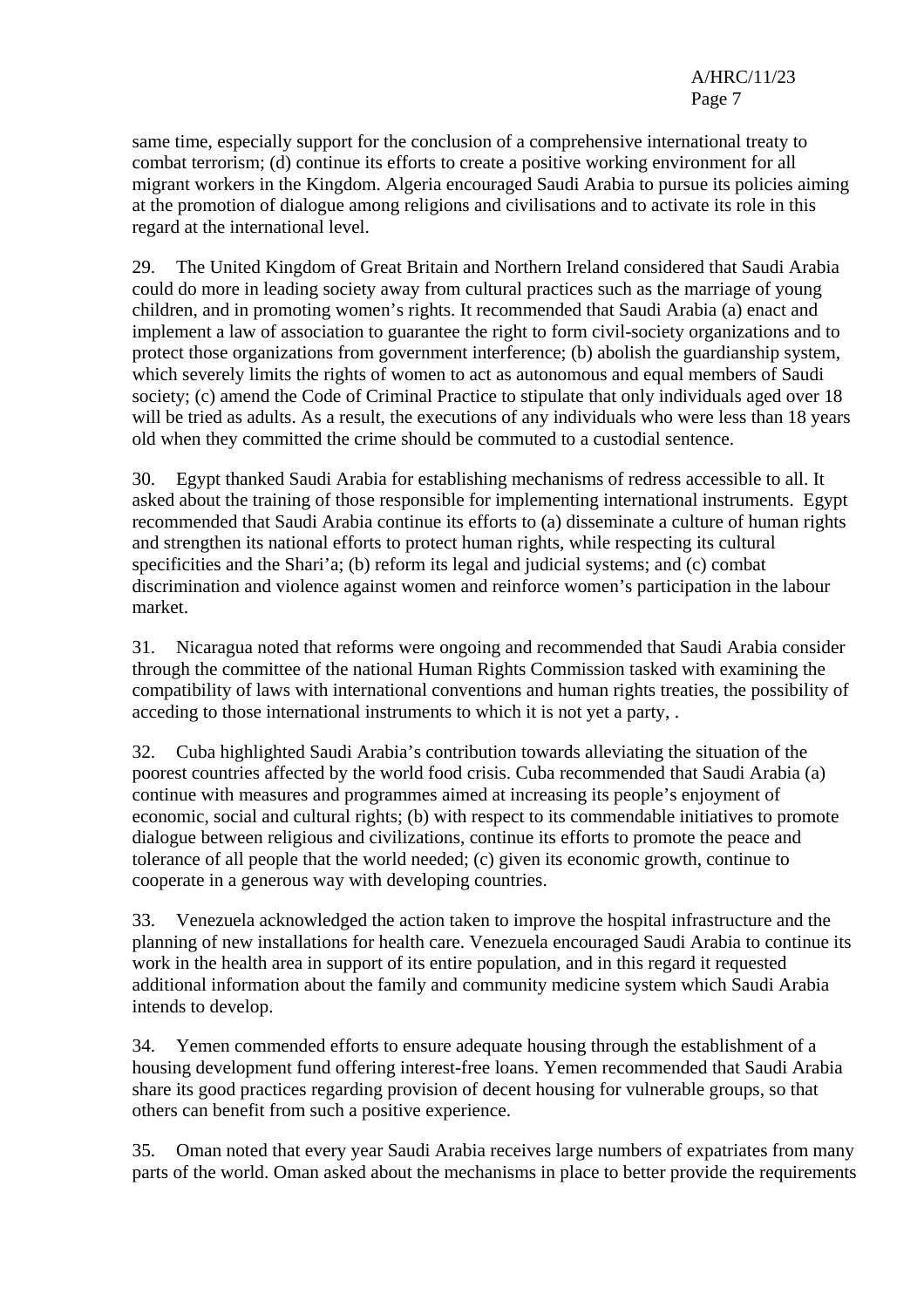# A/HRC/11/23 Page 8

and services to these groups. It recommended that Saudi Arabia continue deploying further efforts to promote human rights.

36. Bahrain asked about the programmes that empower women in the society. Bahrain recommended (a) applaud the initiatives taken by the Kingdom to enhance dialogue and propagate tolerance among people; (b) encourage the Kingdom to enhance its successful experience in the field of rehabilitation of suspected and imprisoned persons for terrorism and to expand it to other penal affairs and to exchange its experience in this field with other countries; c) urge the Kingdom to swiftly promulgate the statute on civil societies which will enable the civil society to perform its tasks effectively and in full autonomy.

37. Pakistan noted that Saudi Arabia has helped developing countries to secure decent living standards through innumerable development projects. The initiative by the King of Saudi Arabia to promote dialogue between followers of differing religions and civilizations is another example of Saudi commitment to promoting international peace and security and a spirit of tolerance among all peoples.

38. Jordan welcomed the establishment of the society of journalists and achievements in the judicial system. It asked about the programmes offered by women's organizations to empower women.

39. Morocco recommended that Saudi Arabia expedite the implementation of the legal guarantees to ensure the independence of the judiciary. Well aware of the importance attached to the protection and elevation of human dignity, Morocco also recommended that Saudi Arabia persist on this path, taking into account relevant international standards. It also recommended that Saudi Arabia identify and implement legal and procedural machinery to monitor and sanction cases of torture in keeping with national legislation and international commitments. It asked about current mechanisms to combat the scourge of human trafficking and requested clarification regarding efforts to increase women's participation in the labour market.

40. Sudan, observing that Saudi Arabia is host to seven million migrant workers from 180 countries, recommended that the Government (a) report regularly to relevant mechanisms of the Human Rights Council on the remittances those migrant workers send to their families back home, in order to estimate the remittances' contribution to the promotion of economic and social rights through the development of education, housing and health in the receiving countries, and (b) continue its efforts to further develop the system of international treaties to combat international terrorism.

41. The Libyan Arab Jamahiriya stated that migrant workers in Saudi Arabia enjoy, inter alia, decent living conditions, full health coverage and a court for the settlement of disputes. Health structures are of high quality and free of charge. It especially appreciated Saudi Arabia's accession to a number of instruments on children's rights, in order to combat child trafficking, child labour and discrimination against women.

42. Qatar noted that the cooperation with international human rights mechanisms and NGOs has reached excellent levels. Qatar recommended Saudi Arabia continue its efforts to integrate human rights in school curricula and asked what kind of policy has been adopted to disseminate and promote a human rights culture in Saudi society.

43. Lebanon welcomed both the law prohibiting torture of detainees in accordance with the Convention against Torture (CAT) and the code of practice for lawyers. Lebanon recommended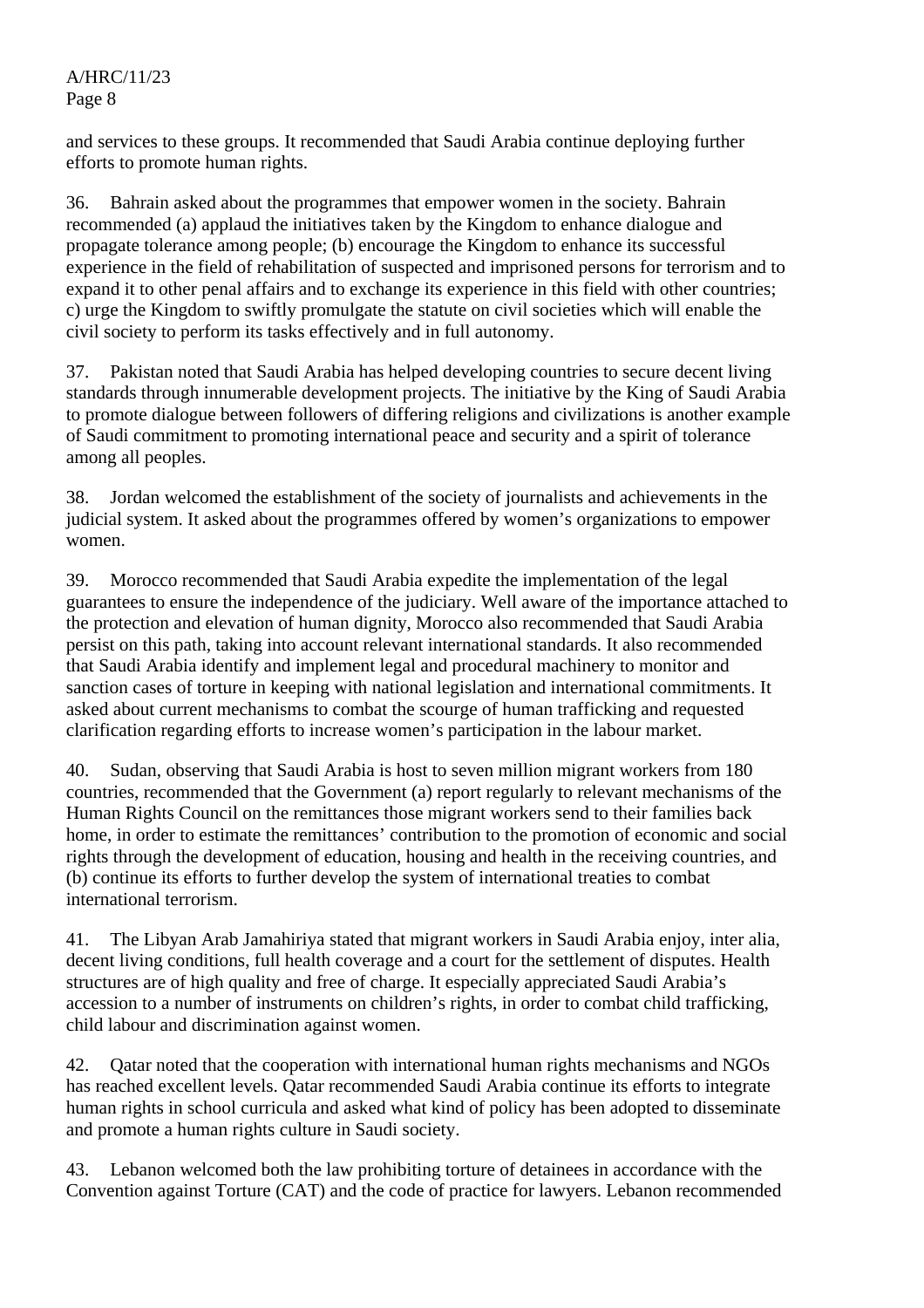that Saudi Arabia strengthen these instruments to ensure that they are in line with international standards. It asked whether foreign citizens have access to Saudi Arabia's commendable health system.

44. Canada welcomed efforts undertaken by the Human Rights Commission to develop a "cultural awareness of human rights" campaign for classrooms, mosques and the legal profession. Canada recommended Saudi Arabia: (a) cease application of torture, other cruel, inhuman or degrading treatment or punishment, and corporal punishment of prisoners, in accordance with article 5 of the Universal Declaration of Human Rights and other international human rights treaties to which it is a party, including CAT and the Convention on the Rights of the Child (CRC); (b) sign and ratify the International Covenant on Civil and Political Rights (ICCPR) and the International Covenant on Economic, Social and Cultural Rights (ICESCR); (c) end the practice of incarcerating, mistreating, and applying travel bans against individuals on the basis of their political or religious beliefs; (d) abolish all legislation, measures and practices that discriminate against women, further to the report of the Special Rapporteur on violence against women, and in particular to abolish legislation and practices which prevent women from participating fully in society on an equal basis with men, including strict gender segregation practices, limitations on freedom of movement, the prohibition on women driving and restricted access by women to work, public places and commercial facilities, and (e) withdraw its two reservations to CEDAW.

45. Austria encouraged Saudi Arabia to continue its close cooperation with various stakeholders in the follow-up of the review. It asked if Saudi Arabia was committed to raising the minimum age of criminal responsibility as noted by the Committee on the Rights of the Child in 2006. It recommended that the Government take measures to make the juvenile justice system more effective, in particular by ensuring the separate detention of juveniles as well as expeditious access of juveniles to legal counsels. It recommended that Saudi Arabia consider ending the use of corporal punishment for persons under 18 and establishing a moratorium on executions of persons having committed crimes before the age of 18. Austria noted the concern expressed by CEDAW in 2008 that neither the Constitution nor other legislation embodies the principle of equality between women and men or contains a definition of discrimination against women. It recommended increasing efforts to bring legislation into line with the principle of equality between women and men and to develop human rights education programmes so as to increase citizens' awareness of their rights under international human rights instruments.

46. Italy noted the broad scope of crimes punishable by the death penalty, the increased number of executions, and that important restrictions still exist for religious minorities. It recommended that Saudi Arabia: (a) consider, as a first step, amending domestic legislation on the death penalty in order to restrict its scope and adjust it to the international minimum standards on the death penalty and consider establishing a moratorium on the use of the death penalty with a view to its abolition; (b) consider the withdrawal of the general reservation made upon ratification of CEDAW, whereby, in the event of a conflict between the provisions of Islamic law and those of the Convention, the former shall prevail; (c) reform its legislation on religious freedom in order to ensure adequate protection for all religious minorities, with a view to gradually allowing public practice of other faiths and beliefs.

47. Chile recommended that Saudi Arabia (a) modify its domestic legislation to bring it into line with the standards and requirements contained in the international human rights instruments. Chile also recommended that Saudi Arabia amend legal provisions so as to (b) guarantee equality between men and women; (c) prevent violence against women; (d) prevent threats to the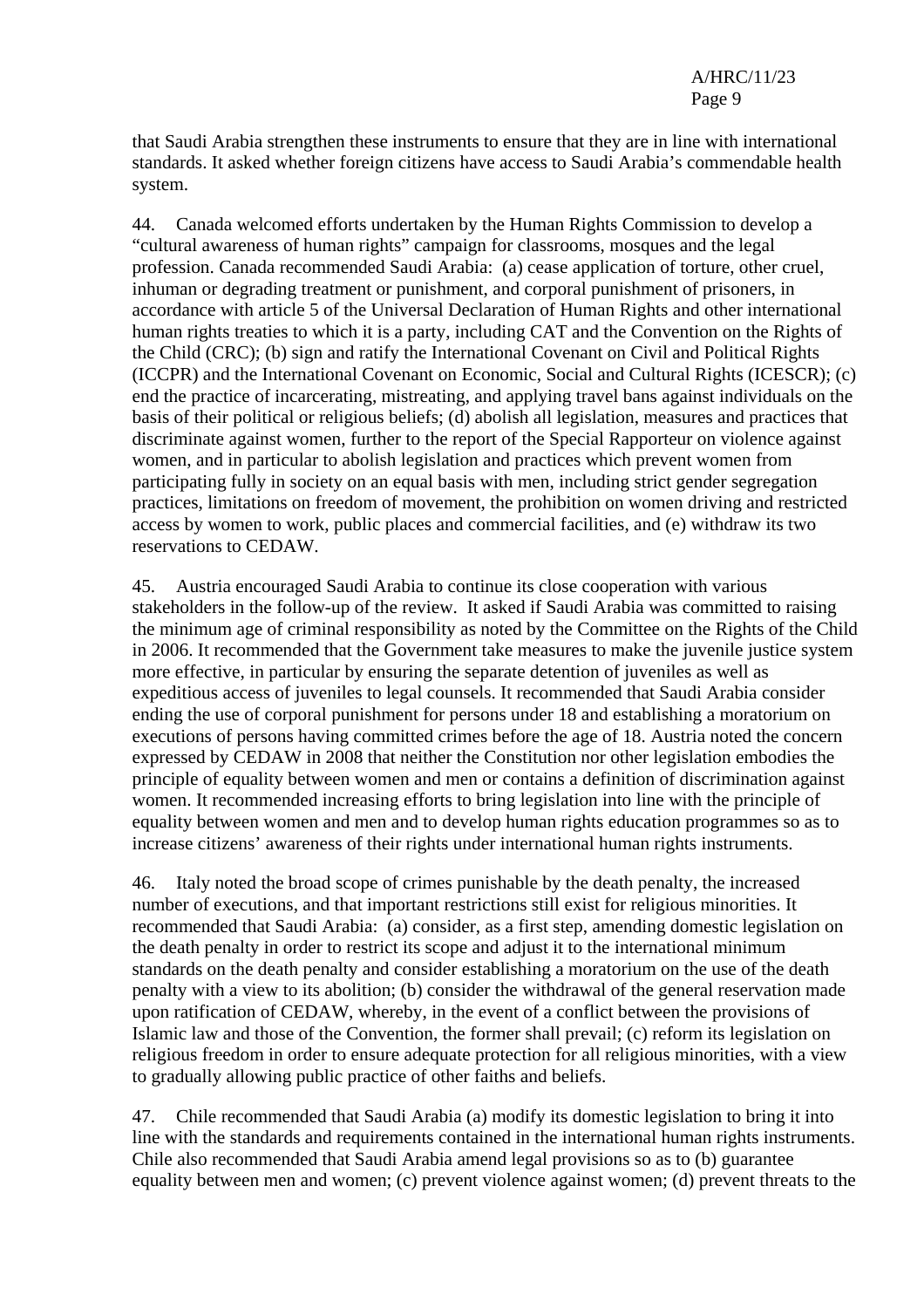safety and integrity of persons deprived of their liberty; (e) eliminate capital punishment and corporal punishment; (f) guarantee non-discrimination on grounds of religion, belief and ethnicity, including for foreign workers, and (g) achieve effective implementation of these provisions.

48. Mexico made the following recommendations: (a) continue to strengthen cooperation with international mechanisms by responding favourably to the requests from the special procedures that have requested to visit the country; (b) give positive consideration to ratifying the conventions on enforced disappearance, migrant workers, refugees, statelessness and the reduction of cases of statelessness, the Statute of the International Criminal Court, and the Optional Protocol to CAT; (c) follow up on the recommendations from the treaty bodies regarding the rights of women, non-discrimination, torture and children, (d) consider positively declaring a moratorium on the application of the death penalty, with a view its abolition; (e) reinforce efforts in the area of the implementation of obligations under international instruments, in particular to bring legislation into line with the freedom of expression and opinion as stipulated in articles 19 and 20 of ICCPR.

49. Germany asked about the realization of everyone's right to promote the protection and the realization of human rights individually or in association with others as stipulated in the General Assembly Declaration on Human Rights Defenders. It wondered about steps taken to follow-up on CEDAW's recommendations concerning the marriage of minors. It also asked the envisioned date of publication of the Human Rights Commission report. Germany recommended that Saudi Arabia (a) implement the 2008 recommendations by the Committee on the Elimination of Discrimination against Women, in particular by abolishing the system of male guardianship over women and enacting comprehensive and effective regulations on gender discrimination; (b) lift its general and its specific reservations to CEDAW; and (c) review its practice of imposing capital and corporal punishment and prohibit all forms of corporal punishment for persons under 18 years of age.

50. Côte d'Ivoire highlighted the remarkable economic and social progress and efforts towards the independence of justice. Like many other countries, Saudi Arabia is struggling for the improvement of its human rights protection system, which could only be achieved taking into account cultural and social specificities.

51. Palestine noted that the Arab Peace Initiative expresses principles to, inter alia, guarantee the right to self-determination and the ending of occupation. It recommended that Saudi Arabia disseminate information and raise awareness about this initiative. It encouraged Saudi Arabia to take all measures to promote and protect the universal characteristic of human rights while protecting its historical, religious and civilizational specificity. Palestine recommended the realization of the law on associations and establishment of civil society to enable them to work in independence without being supervised by official authorities.

52. Indonesia asked Saudi Arabia to elaborate further on the allegation that Saudi domestic law does not explicitly prohibit torture and that the same applies to Shari'a law.

53. Japan understood that Saudi Arabia has taken measures based on the recommendations of CEDAW and asked about the current status of women's rights and activities being undertaken by the Higher National Committee for Women's Affairs. It hoped the work to codify penal provisions and take legislative measures for the protection of children pursuant to the recommendations of the Committee on the Rights of the Child will proceed quickly.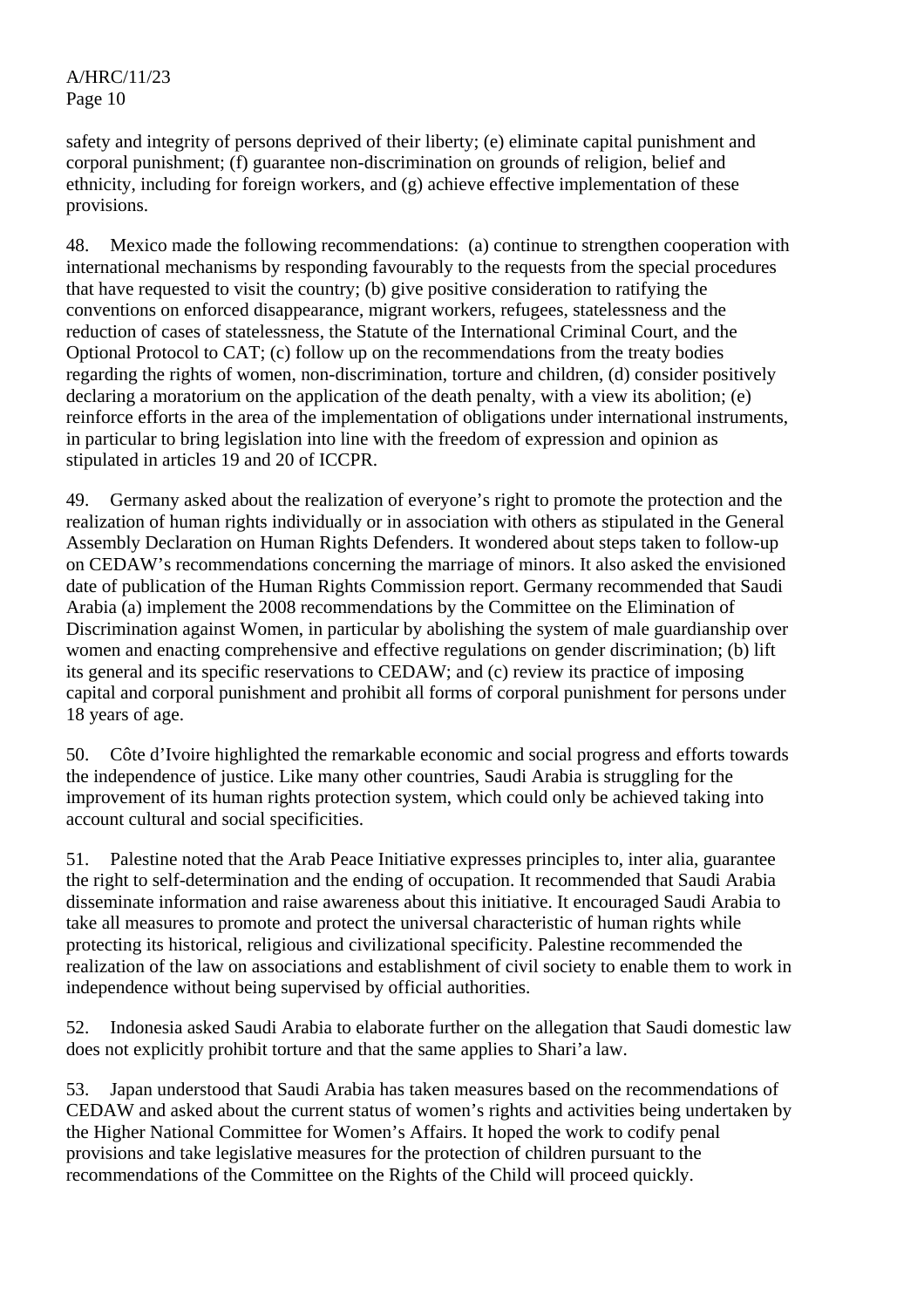54. Finland asked Saudi Arabia to provide information on their plans and measures to ensure full participation rights for women in the public sphere. Finland recommended that Saudi Arabia a) take further steps in enabling fuller participation of women in public life by guaranteeing women and girls their right to education, employment, freedom of movement, marriage with their free and full consent and health, including protection from and redress for family violence; b) withdraw its reservations concerning CEDAW. Finland welcomed efforts to promote dialogue between religions; however it noted that the public and private exercise of religions other than Islam continues to be prohibited and that other forms of Islam are often faced with hindrances. Finland recommended c) provide freedom of religion in its national legislation so that the rights of religious minorities can be ensured.

55. South Africa referred to concerns expressed by CRC regarding the absence of administrative regulations aimed at ensuring equality between boys and girls. In light of CEDAW's comments, South Africa recommended to develop a comprehensive national action plan for the promotion of gender equality, with a view to addressing key challenges facing women. In regard to the labour sector, South Africa, recommended the Government expediently attend to this issue as raised by the ILO Committee of Experts.

56. Uzbekistan asked about the status under domestic legislation of the international instruments to which Saudi Arabia is a party and if these can be invoked before the Courts and if judges, criminal investigation officers, prosecutors and lawyers are trained to act in accordance with the human rights instruments ratified by Saudi Arabia. Uzbekistan recommended Saudi Arabia to intensify its successful endeavours to rehabilitate persons accused or imprisoned in cases involving terrorism, to extend these endeavours to persons accused of imprisoned or in other criminal cases and to engage in an exchange of experience in this field with other states.

57. Russian Federation welcomed Saudi Arabia's cooperation with international human rights protection structures and the financial support provided to human rights protection mechanisms. It was greatly interested in the initiative of Saudi Arabia for the dialogue among faiths and civilisations. It recommended that Saudi Arabia continue to strengthen its protection and ensure the whole range of human rights in the country.

58. Belarus noted that Saudi Arabia is working to further developing their national judiciary system and to eliminate discrimination towards migrant workers. Belarus recommended Saudi Arabia to continue its efforts to protect the rights of migrant workers. Belarus also recommended that priority attention continue to be given to the protection of the rights of the child.

59. Belgium remained concerned at severe discriminations and violations of human rights suffered by the seven million migrants living in the country. Reference was made to concerns expressed by ILO and CEDAW regarding domestic workers, often women. Allegations of several NGOs regarding the poor working conditions, sexual violations and the abuse of the judiciary penal system were also highlighted. The delegation of Belgium went on to express concern about violations of the freedom of religion, which include discrimination in the employment sector, harassment or imprisonment. Belgium asked about measures intended to ensure effective respect for the rights of migrants and for freedom of religion. Belgium recommended the establishment of a broad based media information campaign on the rights of migrants in Arabic and in the languages of main groups of migrants. It recommended the adoption of legal provisions to prohibit religious discrimination in all areas including in that of labor.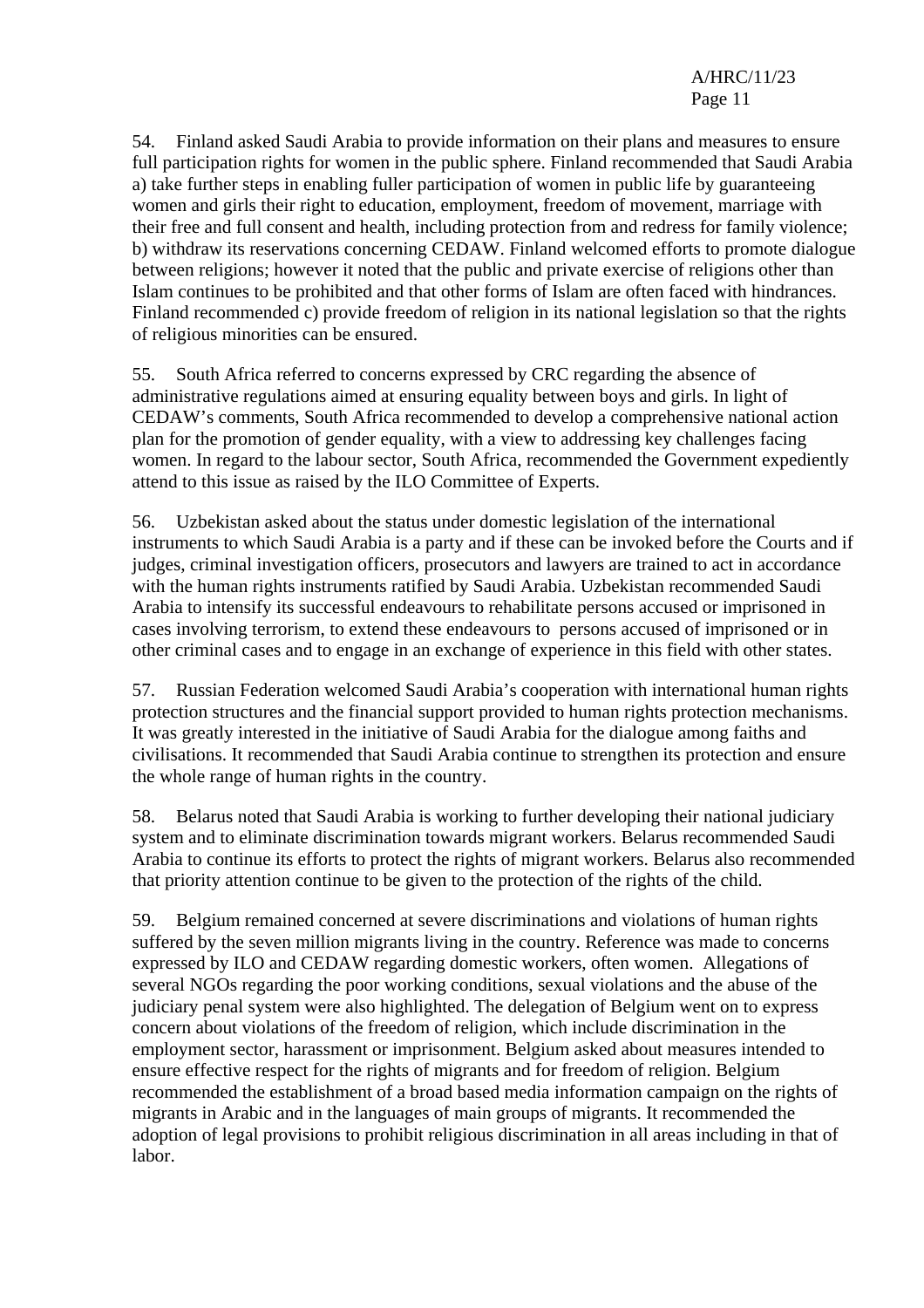60. Azerbaijan commended recent on-going human rights related reforms (reforms of judicial system, establishment of Human Rights Commission etc..) as a proof of commitment of Saudi Arabia to the protection and promotion of human rights. Azerbaijan made the following recommendations: a) consider the elaboration of specific legislative guidelines for codification of discretionary penalties and dissemination of such guidelines among all judges, lawyers and prosecutors concerned; b) continue efforts and endeavours to improve overall human rights protection in the country.

61. India welcomed the effort to enhance civil society participation by the granting of authorization for the establishment of a number of NGOs.

62. Kuwait mentioned the important efforts deployed by Saudi Arabia, in coordination with the international community, to eradicate the scourge of terrorism. It recommended a) benefiting from Saudi Arabia's efforts in combating terrorism, b) supporting its efforts to establish an international centre or agency in collaboration with the United Nations, in the field of combating terrorism; c) respecting cultural and religious particularities of each society and that Saudi Arabia continue its efforts to enhance dialogue among religions and civilizations.

63. Turkey recommended that Saudi Arabia continue and further increase its efforts aimed at empowering women in Saudi society. It hoped that the new Labour Law will, inter alia, help to protect better the rights of expatriate workers. Turkey welcomed the ratification of the CPD and considered that the Prince Salman Center for Disability provides significant service in this field. It referred to the question of accession to ICCPR and ICESCR, and asked whether a timeline has been set for the ratifications.

64. Tunisia appreciated that there is the pioneering care and attention to persons with special needs, under the auspices of the Ministry of Social Affairs, in order to integrate them in the society. Tunisia asked about the Kingdom's policy about people with special needs.

65. Switzerland noted that Saudi Arabia has acceded to CAT, and that corporal punishment, such as flogging and amputations, is incompatible with CAT and international customary law. Switzerland recommended that Saudi Arabia a) totally abolish those punishments; b) establish a moratorium on death penalty as a first step towards its total abolition; c) with a view to a rapid ratification of ICCPR, guarantee the rights of representatives of civil society and human rights defenders organizations to set themselves up and exercise their rights to freedom of expression. While noting that Saudi Arabia has taken various steps to improve the rights of women, Switzerland encouraged Saudi Arabia to continue in that path and recommended d) that it rapidly ratify and implement the Optional Protocol to CEDAW.

66. Malaysia indicated that it supports the efforts to harmonise Shari'ah elements on human rights into existing legislation. Malaysia recommended to: a) intensify its efforts aimed at harmonizing elements of the Shari'ah with existing laws, with a view to ensuring maximum protection for women and children as well as victims of human rights abuses; b) undertaken thorough and comprehensive studies of international instruments and conventions, including ICCPR and ICESR, prior to its accession to those instruments; c) continue playing a leading role in facilitating interreligious and inter-civilisation dialogue, aimed at achieving enhanced tolerance and understanding among the different faiths and traditions of the world.

67. Thailand noted efforts in eliminating discrimination against migrant workers and recommended that Saudi Arabia extend human rights equally to all migrant workers, regardless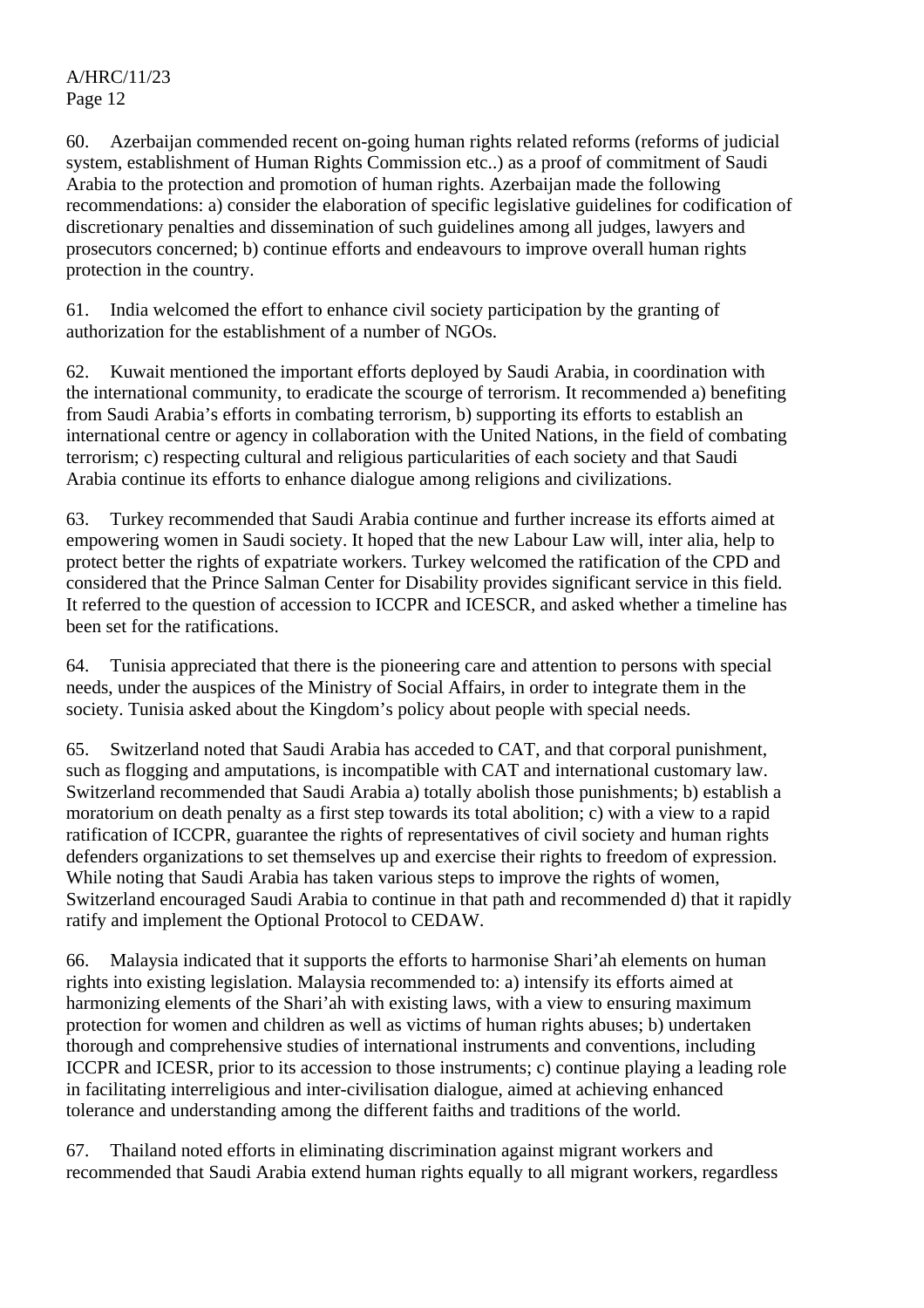of their age and gender. Thailand wished to hear on how the outcomes of national dialogues could be put into practice and shared among all stakeholders.

68. Philippines recommended that Saudi Arabia continue and build on its positive measures to protect the rights of foreign workers. Philippines commended Saudi Arabia for contributing to the eradication of poverty and promoting development worldwide through its generous development cooperation.

69. Sri Lanka was encouraged that Saudi Arabia has been studying the question of accession to the two international covenants on human rights. It noted that the bill of law criminalizing human trafficking and prescribing specific penalties for such crimes is in its final stage of adoption, as well as the question of accession to the Optional Protocol to CEDAW. Sri Lanka asked what role is being played by the counselling boards and how they contribute towards rehabilitation and reforming persons convicted of terrorism related offences.

70. Norway asked in what way human rights defenders may be supported by the authorities in accordance with the United Nations Declaration on Human Rights Defenders. Norway recommended: a) that all international human rights organizations wishing to do so are allowed to visit Saudi Arabia; b) to end the strict system of male guardianship and give full legal identity to Saudi women; c) that appropriate measures be taken with a view to facilitate access to work for women; d) to adopt appropriate measures to disseminate widely and ensure full observance of the Declaration of Human Rights Defenders; e) that the obstacles to freedom of expression and movement against human rights defenders, including all travel bans are removed.

71. Sweden expressed concern about the situation of migrant women who serve as domestic workers. Sweden recommended that the Government (a) strengthen its efforts to secure that these violations are acted upon and take steps necessary to ensure full enjoyment of human rights of all women in Saudi Arabia; (b) take all the necessary measures and, as a first step, introduce a moratorium with a view to abolish the death penalty and adhere to the General Assembly resolutions in this regard; (c) increase its efforts in order to effectively combat impunity.

72. China highlighted Saudi Arabia's recent efforts to engage in a dialogue with civil society. China asked about specific measures Saudi Arabia has taken to protect migrant workers in terms of medical insurance, housing and salary.

73. Singapore noted the accession to numerous international and regional human rights conventions, including CEDAW. Singapore recommended that close attention continue to be paid to advancing progress in migrant workers rights.

74. New Zealand remained concerned with the high numbers of executions in 2007 and 2008, the mistreatment of migrant workers, corporal punishment, economic and social discrimination faced by women. New Zealand recommended that Saudi Arabia: (a) become a party to the ICCPR and ICESCR; (b) curtail the practices of incarceration, mistreatment towards and the application of travel bans against individuals on the basis of political or religious beliefs; (c) cease the application of corporal punishment in accordance with its international human rights obligations; (d) protect the rights of those facing the death penalty, including through strengthened application of international safeguards in the use of the death penalty; e) adopt an awareness-raising programme at the local level to ensure much wider knowledge of CEDAW, and take steps to ensure the cessation of practices, including those under the guardianship system; (f) actively promote awareness of the 2005 Labour Code and establish an accessible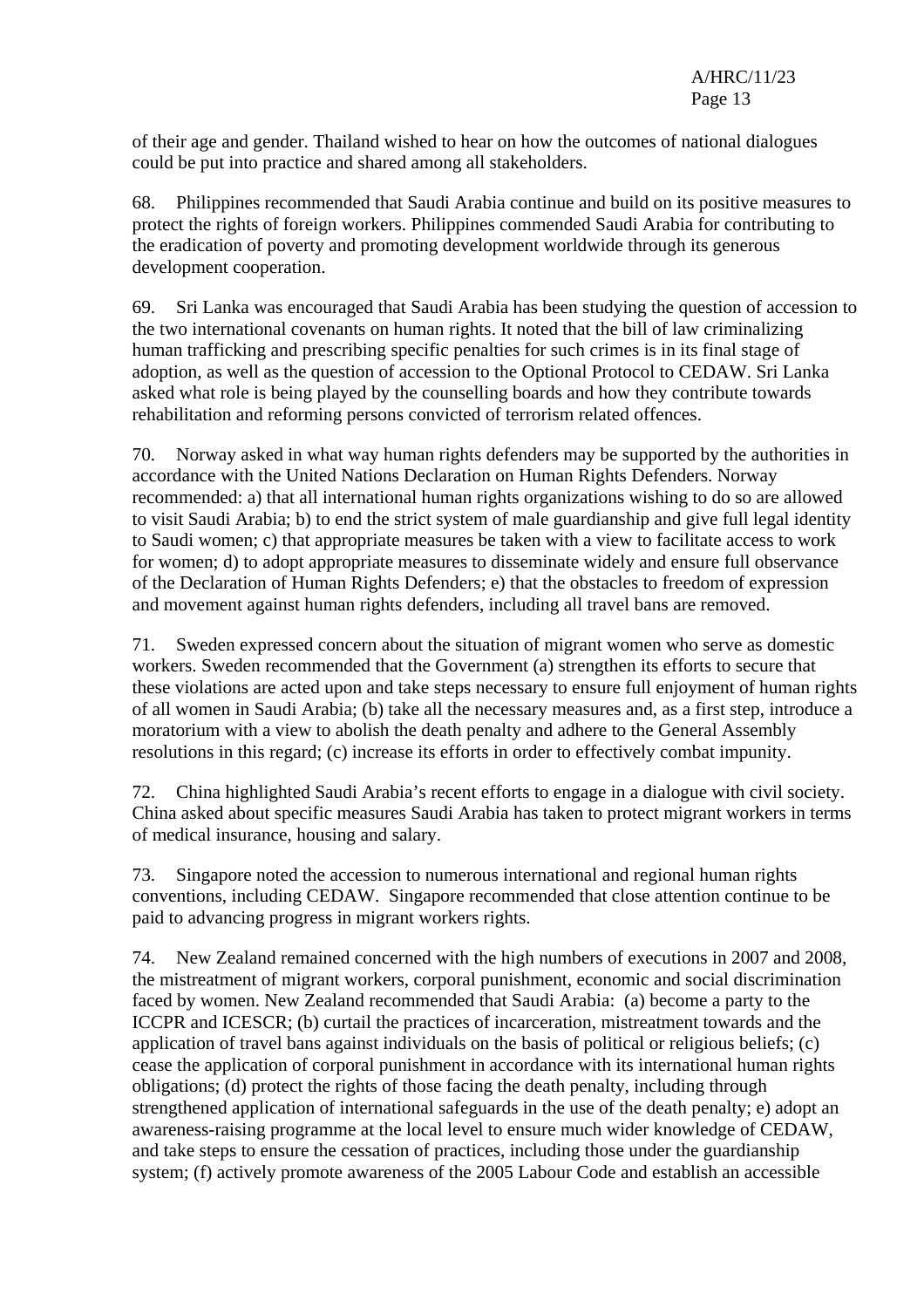complaint mechanism for migrant workers, such as a free phone-service, to which migrant workers can confidentially report instances of abuse and exploitation as well as seek assistance; (g) review article 7 of the Labour Law and expand its coverage to include migrant workers; (h) continue to engage with human rights organizations, and look to deepen its engagement and to broaden it to include a wider representation of groups.

75. Republic of Korea expects that Saudi Arabia will continue to give the issue of male guardianship over women due attention. It recommended that Saudi Arabia favourably consider becoming a party to core international human rights treaties such as (a) ICESCR and ICCPR; and (b) OP-CEDAW.

76. Chad recommended that: (a) Saudi Arabia should abide by its commitments and that (b) the international community assists Saudi Arabia to face its challenges. Chad indicated that Saudi Arabia is assisting in a generous way developing countries in their fight against poverty.

77. Nigeria encouraged Saudi Arabia to continue with the reform process and to ratify a number of international instruments to provide life and full enjoyment of all human rights to its people.

78. Bangladesh asked how the Government envisages protecting the rights and interests of foreign domestic workers under the new labour laws, as well as what institutional measures are being taken to implement the legal provisions to combat human trafficking.

79. France asked whether Saudi Arabia intends to respond to the requests of visits from the United Nations special procedures, and which theme envisioned for the next visit. France recommended that Saudi Arabia (a) amend its Criminal Procedural Code to bring it in line with international human rights standards and to conduct a systematic campaign among Saudi Arabian judges to apply this amended Code; (b) adopt all necessary measures to incriminate violence against women and to conduct a resolute penal policy to combat it this scourge; (c) lift its reservations to the CEDAW; and d) become party to the Rome Statute of the International Criminal Court.

80. The delegation of Saudi Arabia stressed the importance of mutual understanding in order to have a constructive dialogue on human rights, which should not be politicized and noted that Islamic values encourage the application of all human rights without discrimination. Saudi Arabia hosts more that 7 million migrant workers and has become a school for such workers, who learn, study train and send remittances to their families. The delegation appreciated the role of migrant workers who have helped in the development of the country. The delegation added that there is no forced labour in Saudi Arabia and that migrant labour conditions are regulated by the labour law. It stated that three million pilgrims come every year at the same time to Saudi Arabia and that all their needs are met, which some times, give ground to some abuses that are not systematic.

81. Saudi Arabia, which is only 80 years old, has made huge achievements in many fields including education and health and much evident progress in the situation of women. The delegation indicated that there is a problem of stereotyping regarding women: for instance, 80 per cent of Saudis do not believe that women should drive cars. However, there is no religious or legal impediment on the right of women to drive. This question has often been the subject of debates in the Centre for National Dialogue.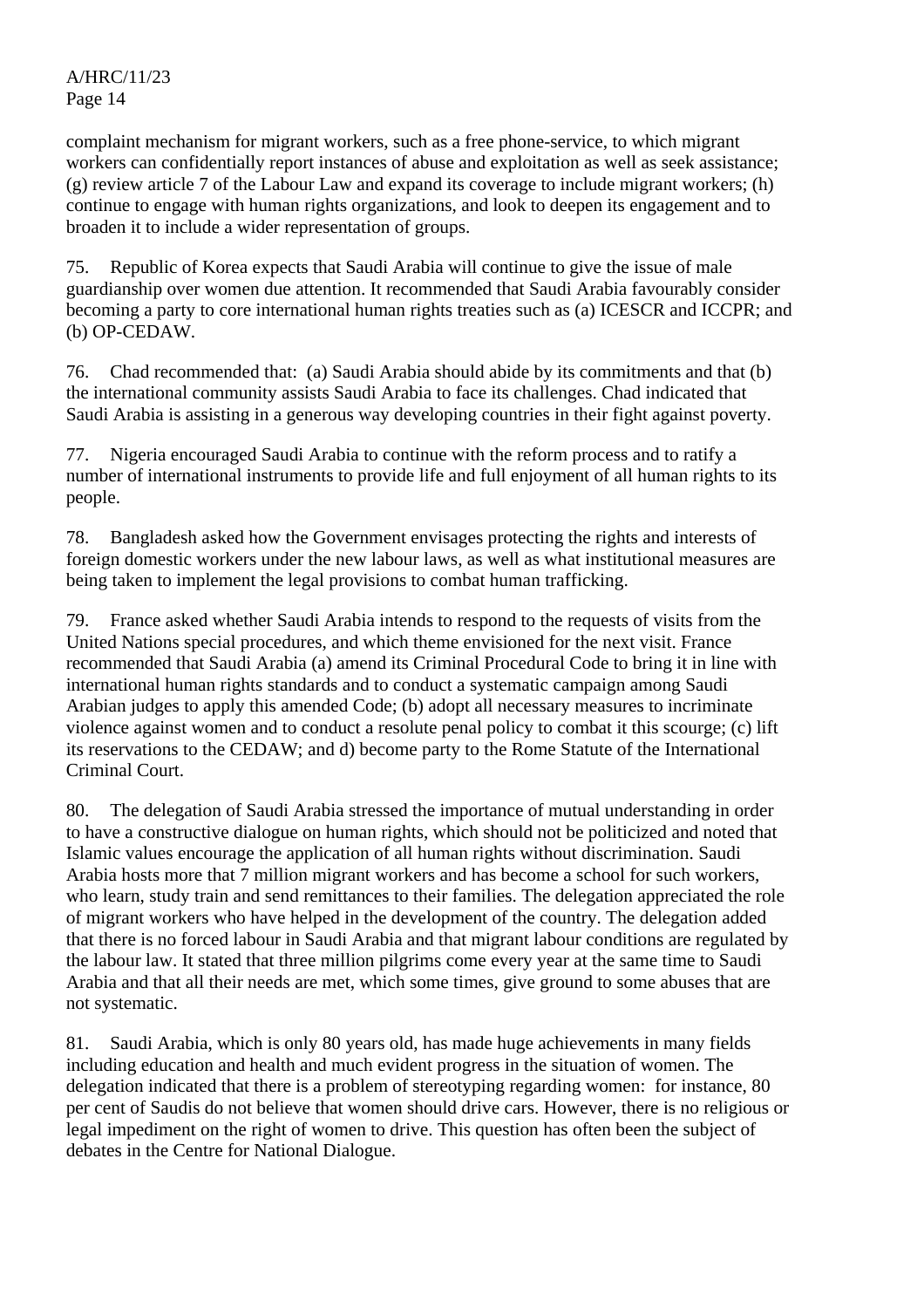82. The National Commission for human rights is in charge of harmonizing laws with international treaties and has to review about 6,000 laws and regulations. Saudi Arabia has a clear position on capital punishment, which is considered deterrent in Islamic chari'a. It's not simple to impose it. The State offers council to the accused and covers the costs of attorneys.

83. King Abdul Aziz Centre for national dialogue, established in 2003, is a unique experience as a reflection of the political and public will for participation of all sectors of the society in a manner leading to justice, equality and freedom of expression, within the framework of the Islamic religion. This national dialogue, marked by the transparent and open participation by citizens, dealt with all national issues, social, cultural, political and educational. National meetings are considered an important place where all sectors of society, including women, religious minorities and youth can voice concerns over national matters, means for reform and development of the Saudi society. All sectors of the society are represented in this dialogue, especially women who constituted half of the participants, owing to the vital role they play at all levels.

84. The delegation stated that the Centre organized seven national meetings in the various regions of the kingdom to discuss pivotal issues including national unity, empowerment of women, how to view other cultures and civilizations, youth issues, problems, aspirations and education. At the end of each meeting, participants meet with his Majesty the King to listen to their proposals and suggestions. A copy of the recommendations adopted is given to His Majesty. The Centre has also a training course aiming at building a culture of dialogue among the various sectors of society and promoting principles like tolerance and acceptance of the others. The course has benefited to more that 80,000 men and women. Other training programs target the family and aim at encouraging dialogue within the family in order to face problems such as domestic violence.

85. Saudi Arabia has made great strides in order to implement quickly comprehensive developments in the judiciary reform. In the past decade, reforms have intensified and the new criminal procedure code and a law on lawyers were enacted in 2001. In 2005, a Royal decree was issued to completely revise the judiciary system, followed by a new law was enacted in 2007. The Ombudsman's Office and 2 billion dollars were used to fund it. A new national plan was launched three weeks ago to reform the whole judicial system. The delegation mentioned that there are three important steps being finalized: the first is related to sentences. In this regard, a high level commission was set up in order to elaborate a code of sentences that would be referred to by all judges and would ensure that crimes and punishments are consistent in similar situations. The second aims at expanding the training of judges in accordance with the new project to improve the judiciary. The third is to establish a national commission for lawyers.

86. Saudi Arabia implements a cooperative system of health insurance for non Saudis in order to guarantee comprehensive health services for all. The Ministry of health has provided insurance to over 6 million residents, and providing insurance to remaining domestic workers is underway. Communities in urban and rural areas benefit from health services and over 2,000 health centres exist in all regions. The delegation said that achievements by Saudi Arabia in the field of health include: obligatory health check up at marriage and provision of free health services to all pilgrims. It indicated that Saudi Arabia is free of polio, that training services are provided to health personnel, and that special units to protect children from family violence have been set up.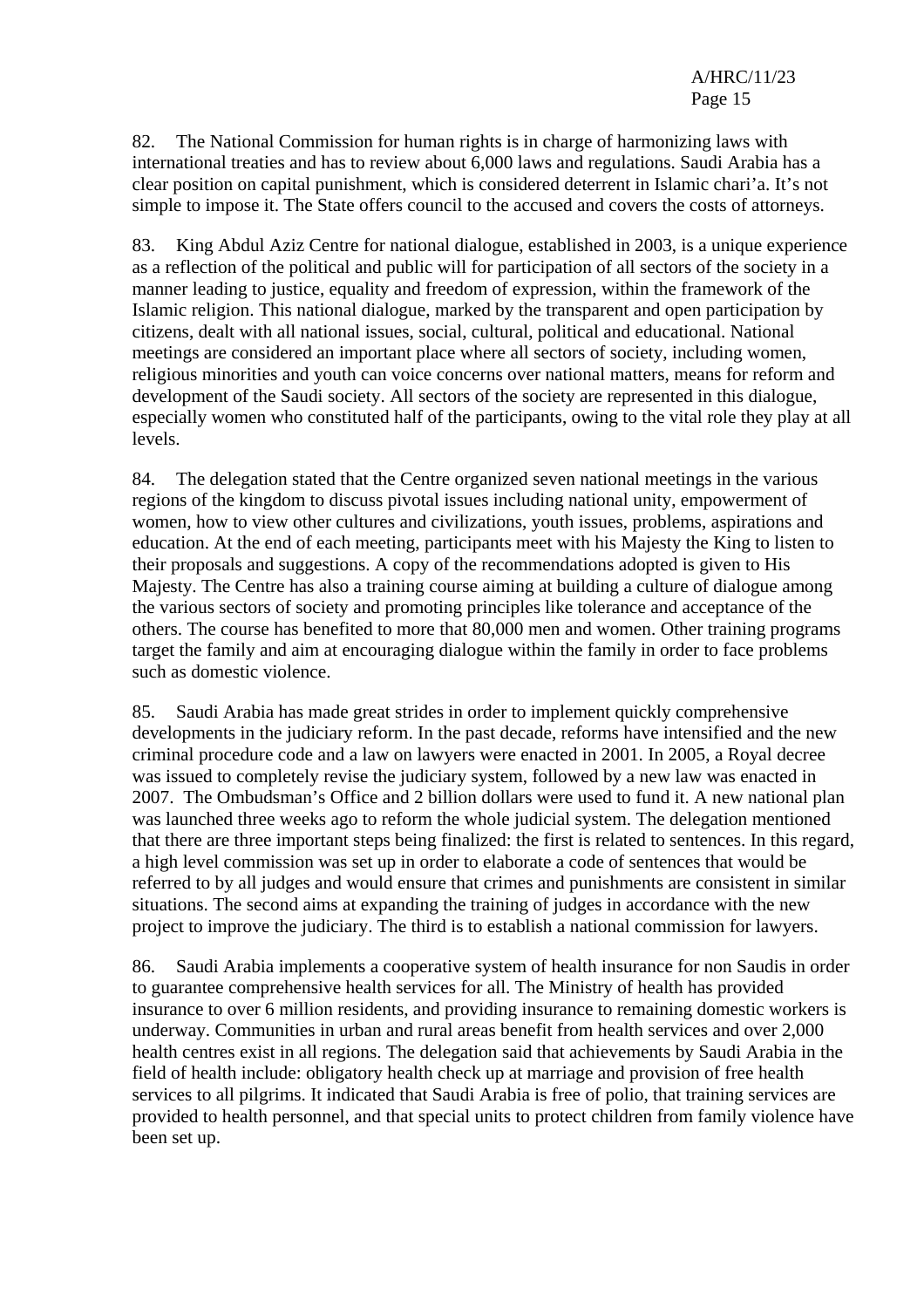# **II. CONCLUSIONS AND/OR RECOMMENDATIONS**

87. The following recommendations will be examined by Saudi Arabia which will provide responses in due time. The responses of Saudi Arabia to these recommendations will be included in the outcome report adopted by the Human Rights Council at its eleventh session:

- 1. Go ahead with its intention to examine the ratification of some international human rights instruments, in particular ICCPR and ICESCR (Algeria); undertake thorough and comprehensive studies of international instruments and conventions, including ICCPR and ICESCR, prior to its accession to those instruments (Malaysia); consider the possibility of acceding to those international instruments it is not yet a party to, through the committee of the Human Rights Commission tasked to examine the compatibility of laws with international conventions and human rights treaties (Nicaragua); continue with the reform process and ratify a number of its outstanding international instruments to provide full enjoyment of all human rights to its people (Nigeria);
- 2. Become a party to the ICCPR and ICESCR (Canada, New Zealand, Republic of Korea);
- 3. Consider positively the ratification of the conventions on enforced disappearance, the migrant workers, refugees, statelessness and the reduction of cases of statelessness, and the Optional Protocol to CAT (Mexico);
- 4. Become party to the Rome Statute of the International Criminal Court (France, Mexico);
- 5. Reinforce its efforts in the area of the implementation of obligations under international human rights law, in particular those pertaining to freedom of opinion and expression. (Mexico);
- 6. Abide by its commitments made through the ratification of international instruments (Chad);
- *7.* Modify the domestic legislation to be in accordance with the standards and requirements contained in the international human rights instruments (Chile);
- 8. Continue efforts and endeavours to improve overall human rights protection in the country (Azerbaijan, Oman, Russian Federation); persist on the path of the protection and elevation of human dignity, taking into account relevant international standards (Morocco); continue its efforts to take all measures to promote and protect the universal characteristic of human rights while protecting its historical, religious and civilizational specificity (Palestine);
- 9. Disseminate a culture of human rights and strengthen its national efforts to protect human rights, while respecting its cultural specificities and the Islamic Shari'a (Egypt);
- 10. Continue to enhance dialogue and propagate tolerance among people (Bahrain);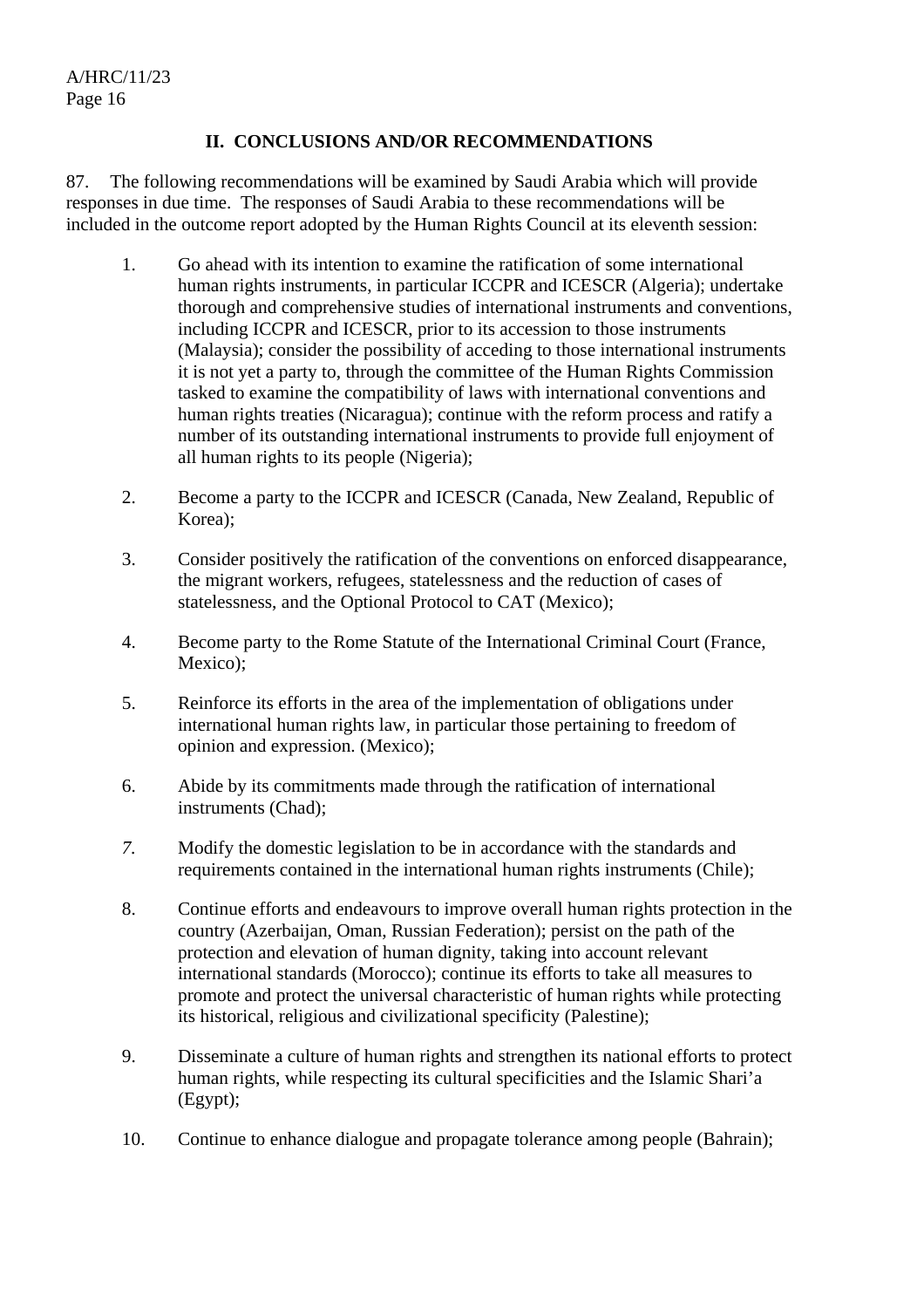A/HRC/11/23 Page 17

- 11. Continue its efforts to promote respect of cultural and religious particularities of each society and enhance dialogue among religions and civilizations (Kuwait);
- 12. Continue with measures and programmes aimed at increasing the enjoyment of economic, social and cultural rights of its people (Cuba);
- 13. Allow all international human rights organizations wishing to do so to visit the country (Norway); continue to engage with human rights organizations, and look to deepen and broaden its engagement it to include a wider representation of groups (New Zealand);
- 14. Follow-up on the recommendations from the treaty bodies in the areas of the rights of women, non-discrimination, torture and children (Mexico);
- 15. Continue to strengthen cooperation with international mechanisms, through a favourable response to the special procedures that have requested to visit the country (Mexico);
- 16. Continue progress in the promotion of women's and children's rights, in accordance with Islamic Shari'a and its international commitments (United Arab Emirates); continue to give priority attention to the protection of the rights of the child (Belarus); intensify its efforts aimed at harmonizing elements of the Shari'a with existing laws, with a view to ensuring maximum protection for women and children as well as victims of human rights abuses (Malaysia); take all appropriate measures to develop a framework of law prohibiting trafficking and other forms of exploitations, and incorporate into such legislation the comprehensive protection of children as well as the development and implementation of a reintegration assistance programme for victimized persons. (Israel)
- 17. Combat discrimination and violence against women and reinforce their participation in the labour market (Egypt); develop a comprehensive national action plan for the promotion of gender equality, with a view to addressing key challenges facing women (South Africa); continue and further increase its efforts aimed at empowering women in Saudi society (Turkey); adopt all necessary measures to incriminate violence against women and to conduct a resolute penal policy to combat this scourge (France);
- 18. Abolish all legislation, measures and practices that discriminate against women, further to the report of the Special Rapporteur on Violence Against Women. In particular, to abolish legislation and practices which prevent women from participating fully in society on an equal basis with men, including strict gender segregation practices, limitations on freedom of movement, the prohibition on women driving and restricted access by women to work, public places and commercial facilities (Canada); take further steps in enabling fuller participation of women in Saudi Arabian public life by guaranteeing women and girls their right to education, employment, freedom of movement, marriage with their free and full consent and health, including protection from and redress for family violence (Finland); develop and adopt a comprehensive national plan of action for the incorporation of human rights for women into national legislation and practices to ensure the eradication of violence against women, a dismantling of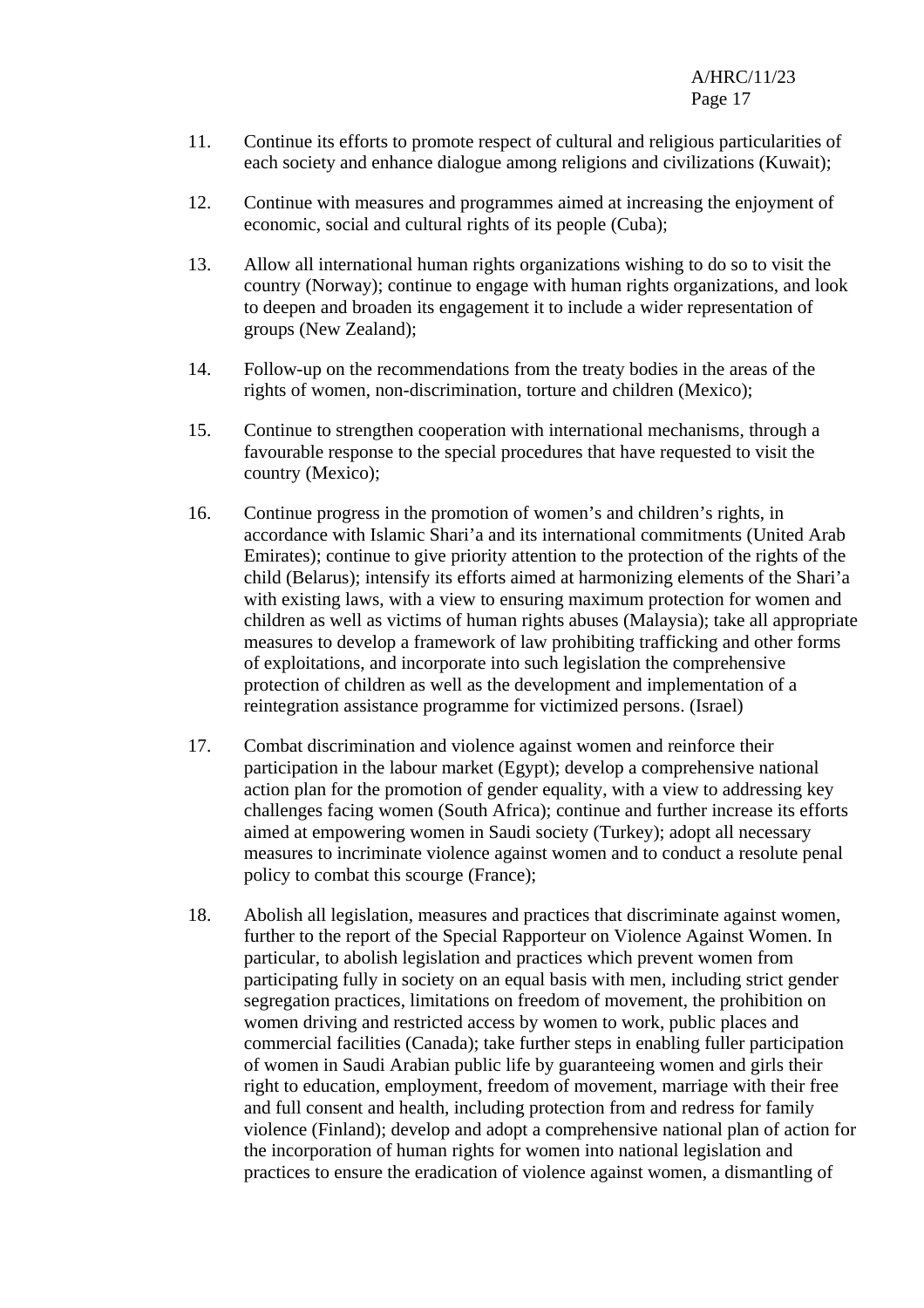the male guardianship system, an allowance of the freedom of movement, access to work, study, and health care, as well as equal standing before the courts and the right to vote and participate in public affairs, and incorporate and implement the concluding observations of the Committee on the Elimination of Discrimination against Women (Israel);

- 19. Amend legal provisions to guarantee equality between men and women, prevent violence against women, prevent threats to the safety and integrity of persons deprived of their liberty, guarantee non-discrimination on grounds of religion, belief and ethnicity, also for foreign workers, and to achieve effective implementation of these provisions (Chile);
- 20. Adopt an awareness-raising programme at the local level to ensure much wider knowledge of CEDAW, and take steps to ensure the cessation of practices, including those under the guardianship system, which are inconsistent with the Convention (New Zealand); end the strict system of male guardianship and give full legal identity to Saudi women (Norway); increase efforts to bring legislation in line with the principle of equality between women and men as well as to develop human rights education programs for its citizens to increase awareness of their rights under international human rights instruments (Austria); implement the 2008 recommendations by the CEDAW Committee, in particular by abolishing the system of male guardianship over women and enacting comprehensive and effective regulations on gender discrimination (Germany); abolish the guardianship system which severely limits the rights of women to act as autonomous and equal members of Saudi society (United Kingdom);
- 21. Eradicate hate-speech against minorities and establish oversight mechanisms to ensure the elimination of all forms of discrimination (Israel);
- 22. Protect the rights of those facing the death penalty, including through strengthened application of international safeguards in the use of the death penalty (New Zealand);
- 23. Amend the Code of Criminal Practice to stipulate that only individuals aged over 18 will be tried as adults. As a result, the executions of any individuals who were less than 18 years old when they committed the crime should be commuted to a custodial sentence. (United Kingdom); Review its practice of imposing capital and corporal punishment and prohibit any form of corporal punishment (Germany, Austria); consider to end the use of corporal punishment for person under 18 and to establish a moratorium on executions of persons having committed crimes before the age of 18 (Austria);
- 24. Cease application of torture, other cruel, inhuman or degrading treatment or punishment, and corporal punishment of prisoners in accordance with Article 5 of the Universal Declaration of Human Rights and other international human rights treaties to which it is a party, including CAT and the CRC (Canada); identify and implement legal and procedural machinery to monitor and sanction cases of torture in keeping with national legislation and international commitments (Morocco);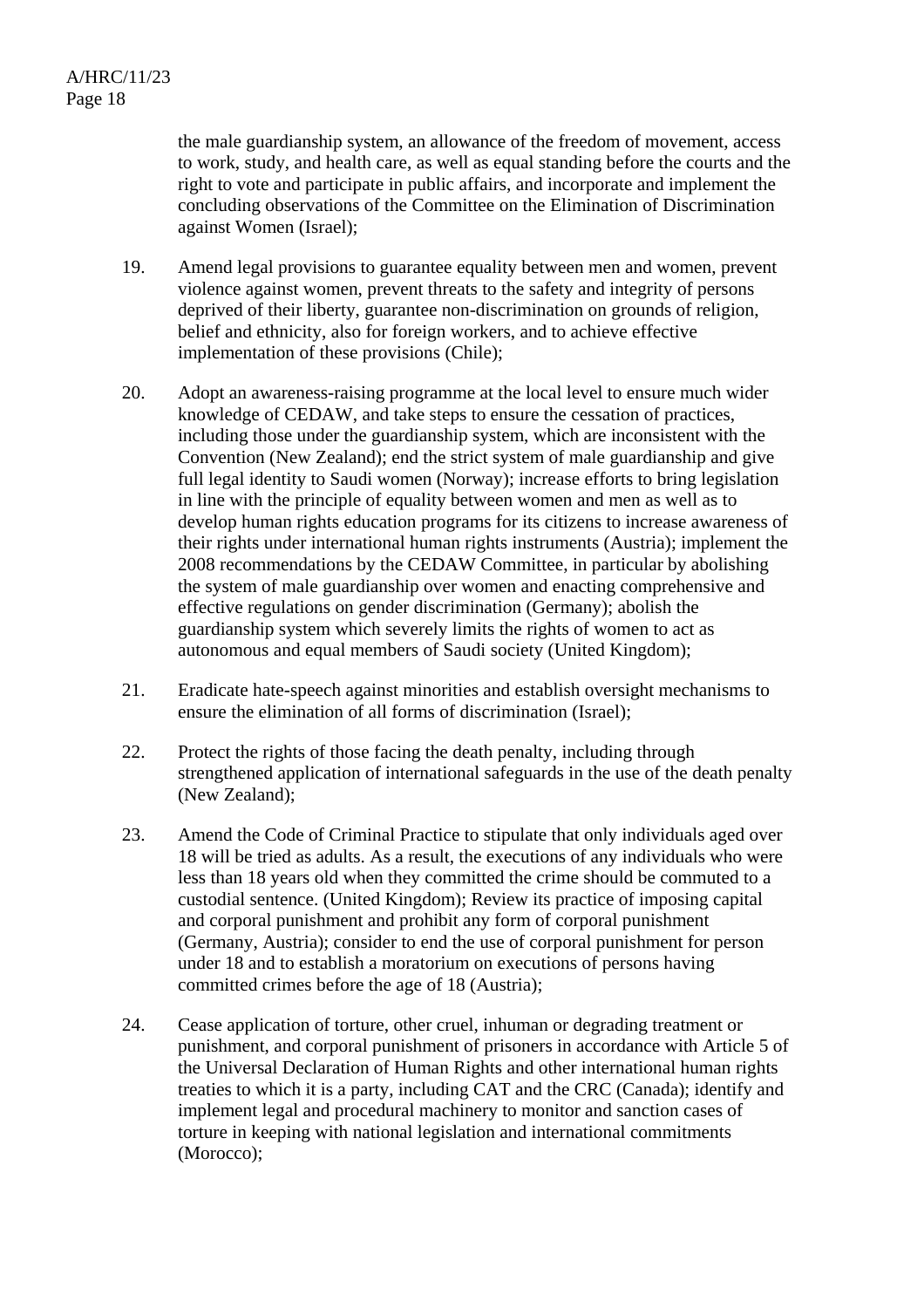- 25. Strengthen the criminal procedural code and the code of practice of lawyers and ensure that they are in line with international standards (Lebanon); amend its criminal procedural code to bring it in line with international human rights standards and conduct a systematic campaign among Saudi Arabian judges to apply this amended Code (France);
- 26. Continue its efforts to reform the legal and judicial systems (Egypt);
- 27. Consider the elaboration of specific legislative guidelines for codification of discretionary penalties and dissemination of such guidelines among all judges, lawyers and prosecutors concerned (Azerbaijan);
- 28. Expedite the implementation of the legal guarantees to ensure the independence of the judiciary (Morocco);
- 29. Take measures to make the juvenile justice system more effective, in particular by ensuring the separate detention of juveniles as well as expeditious access of juveniles to legal counsels (Austria);
- 30. Increase efforts in order to effectively combat impunity (Sweden);
- 31. Take into consideration, when examining recommendations made during this session of the Working Group, those that are in line with its religious, social and cultural specificities, in particular those emanating from the Islamic Shari'a, which adds to general human rights principles without replacing them (Algeria);
- 32. Pursue its policies aiming at the promotion of dialogue among religions and civilizations, and to activate its role in this regard at the international level (Algeria, Malaysia); in commending their initiatives to promote dialogue between religious and civilizations, continue its efforts to promote universal peace and tolerance (Cuba);
- 33. Reform its legislation on religious freedom in order to ensure adequate protection for all religious minorities, with a view to gradually allowing public practice of other faiths and beliefs (Italy); provide for freedom of religion in its national legislation so that the rights of religious minorities can be ensured (Finland); adopt legal provisions to prohibit religious discrimination in all areas including in that of labour (Belgium);
- 34. Adopt appropriate measures to disseminate widely and ensure full observance of the Declaration of Human Rights Defenders (Norway); remove obstacles to freedom of expression and movement against human rights defenders, including all travel bans (Norway); with a view to a rapid ratification of the ICCPR, guarantee the rights of representatives of civil society and human rights defenders organizations to set themselves up and exercise their rights to freedom of expression (Switzerland);
- 35. Swiftly promulgate the statute on civil societies, which will enable the civil society to perform its tasks effectively and in full autonomy (Bahrain); enact and implement a Law of Association to guarantee the right to form civil society organizations and to protect those organizations from government interference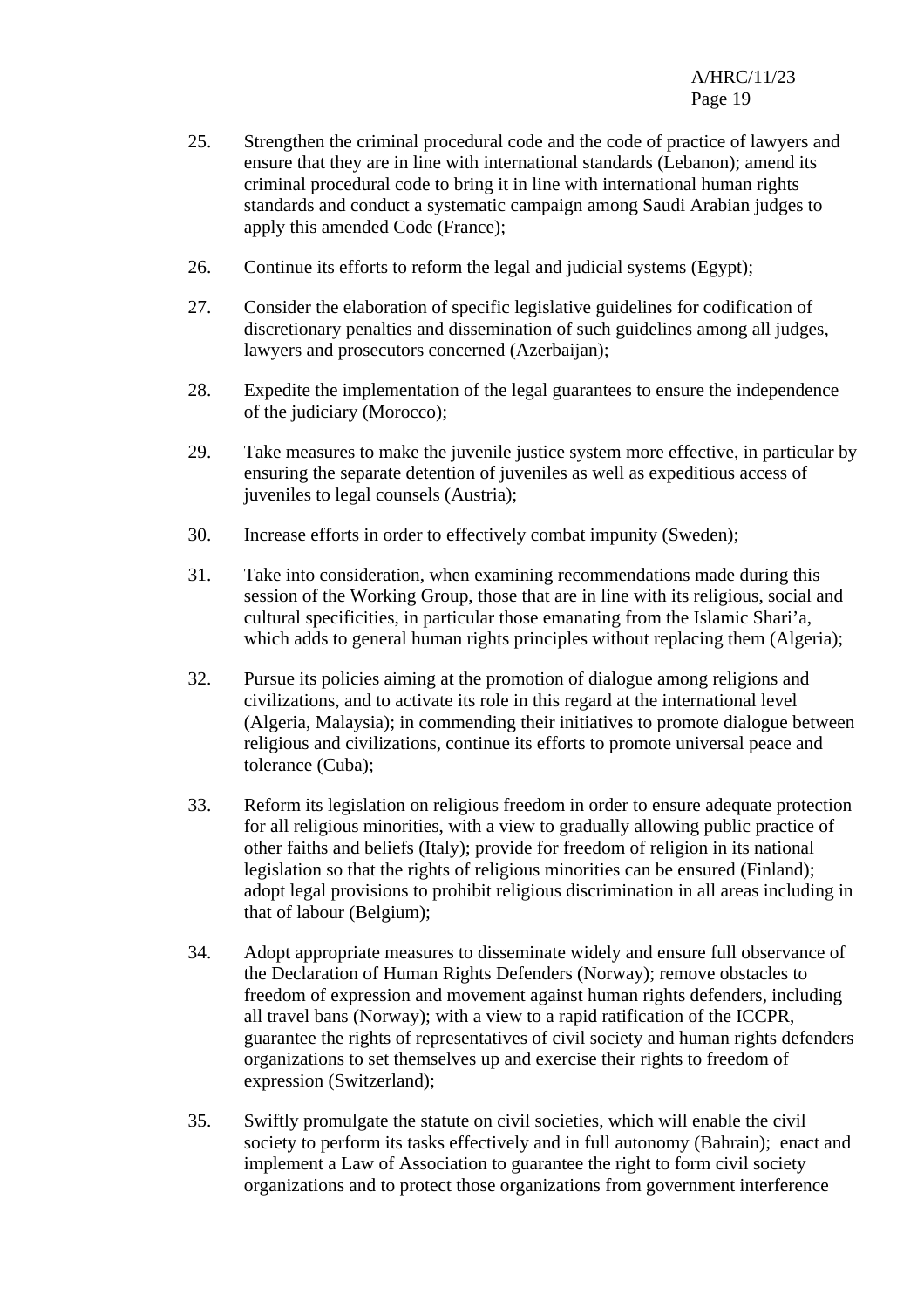(United Kingdom); realize a law on associations and establishment of civil society to enable them to work in independence without being supervised by official authorities (Palestine);

- 36. Take appropriate measures with a view to facilitating access to work for women (Norway);
- 37. Expediently attend to the issue of forced labour as raised by the ILO Committee of Experts (South Africa);
- 38. Share its good practices in terms of affording decent housing for vulnerable groups, so that others could benefit from such a positive experience (Yemen);
- 39. Continue its work in the health area in support of its entire population (Venezuela);
- 40. Continue its efforts to integrate human rights in school curricula (Qatar); develop a national strategy to include in the school system at all levels appropriate measures in the field of human rights education, in accordance with the Plan of Action 2005-2009 of the World Programme for Human Rights Education (Italy);
- 41. Continue its efforts to create a positive working environment for all foreign workers (Algeria); continue its efforts to protect the rights of migrant workers (Belarus, Philippines, Singapore); extend migrant workers rights equally to all migrant workers, regardless of their age and gender (Thailand);
- 42. Report regularly to relevant mechanisms of the HRC on the remittances sent by those migrant workers to their families back home in various countries of the world, in order to estimate the contribution of such remittances to the promotion of economic and social rights in developing education, housing and health in these countries (Sudan);
- 43. Actively promote awareness of the 2005 Labour Code and establish an accessible complaint mechanism, such as a free phone-service, to which migrant workers can confidentially report instances of abuse and exploitation as well as seek assistance (New Zealand); review article 7 of the Labour Law and expand its coverage to include migrant workers (New Zealand);
- 44. Strengthen efforts to ensure that violations of physical abuse and discrimination of migrant women who come to serve as domestic workers are acted upon and take steps necessary to ensure full enjoyment of human rights of all women in Saudi Arabia (Sweden);
- 45. Establish a broad based media information campaign on the rights of migrants in Arabic and in the languages of main groups of migrants (Belgium);
- 46. Further its efforts to fight terrorism and protect human rights at the same time, especially the support to the conclusion of a comprehensive international treaty to combat terrorism (Algeria);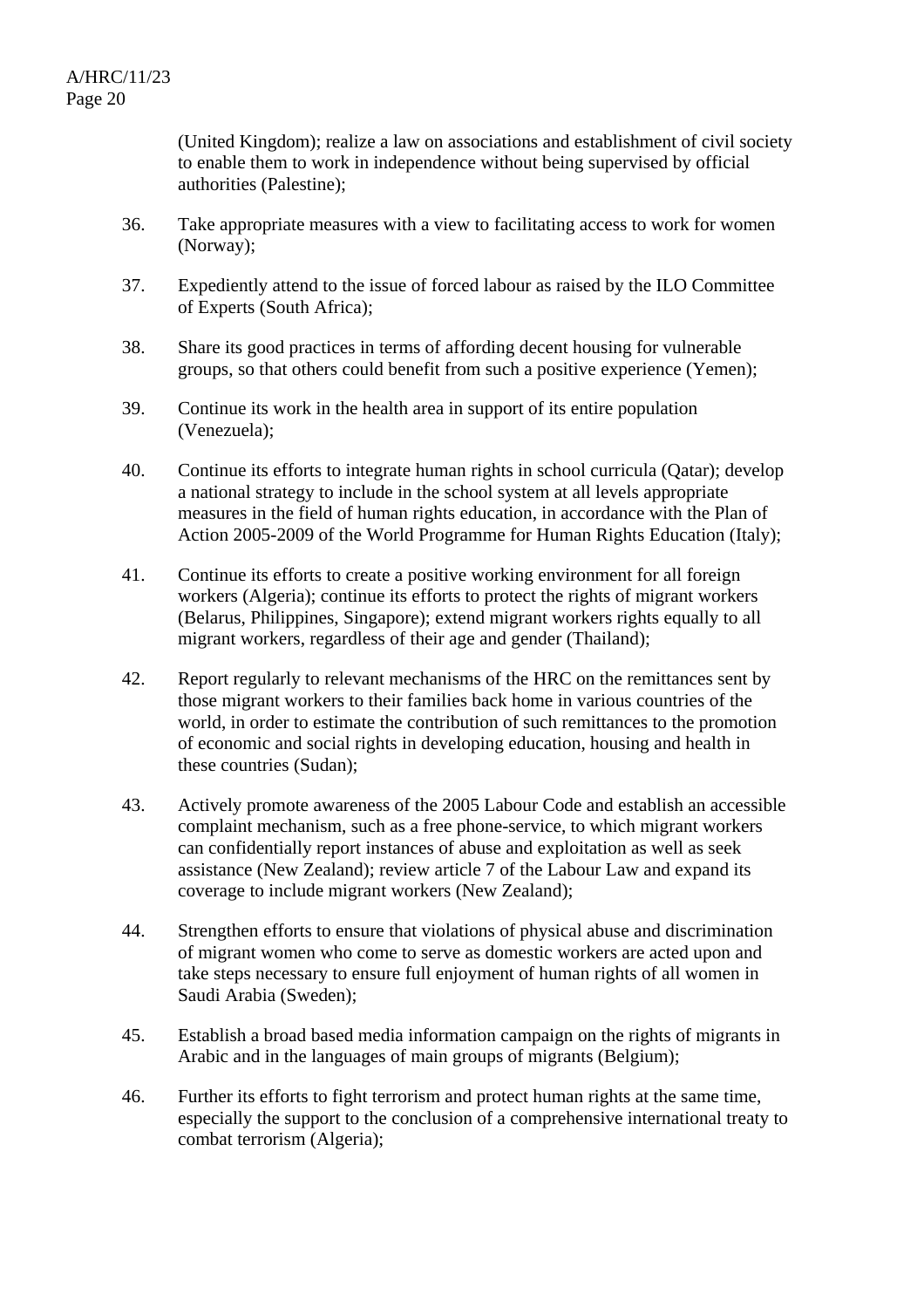- 47. Continue its efforts in further developing the system of international treaties to combat international terrorism (Sudan);
- 48. Enhance its successful experience in the field of rehabilitation of suspected and imprisoned persons for terrorism and to expand it to other penal affairs and to exchange its experience in this field with other countries (Bahrain); intensify its successful endeavours to rehabilitate persons accused or imprisoned in cases involving terrorism, to extend these endeavours to persons accused of imprisoned or in other criminal cases and to engage in an exchange of experience in this field with other states (Uzbekistan);
- 49. Continue to seek support to establish an international centre or agency, in collaboration with the United Nations, in the field of combating terrorism (Kuwait);
- 50. Share its experience in combating terrorism (Kuwait);
- 51. Continue to cooperate in a generous way with developing countries (Cuba);
- 52. Seek assistance from international community to face its challenges (Chad);
- 53. Disseminate information and raise awareness about the Arab Peace Initiative, launched by the King of Saudi Arabia (Palestine).

88. Saudi Arabia considers that recommendations contained in paragraphs 44 (e), 54 (b), 79 (c), 46 (b), 49 (b), 65 (d), 75 (b), 47 (e), 46 (a), 65 (b), 71 (b), 48 (d), 74 (c), 65 (a), 27 (c), 44 (c) 74 (b) do not enjoy the support of Saudi Arabia because they do not conform to its existing laws, pledges, commitments or do not refer to existing practices in Saudi Arabia.

89. All conclusions and/or recommendations contained in the present report reflect the position of the submitting State(s) and /or the State under review thereon. They should not be construed as endorsed by the Working Group as a whole.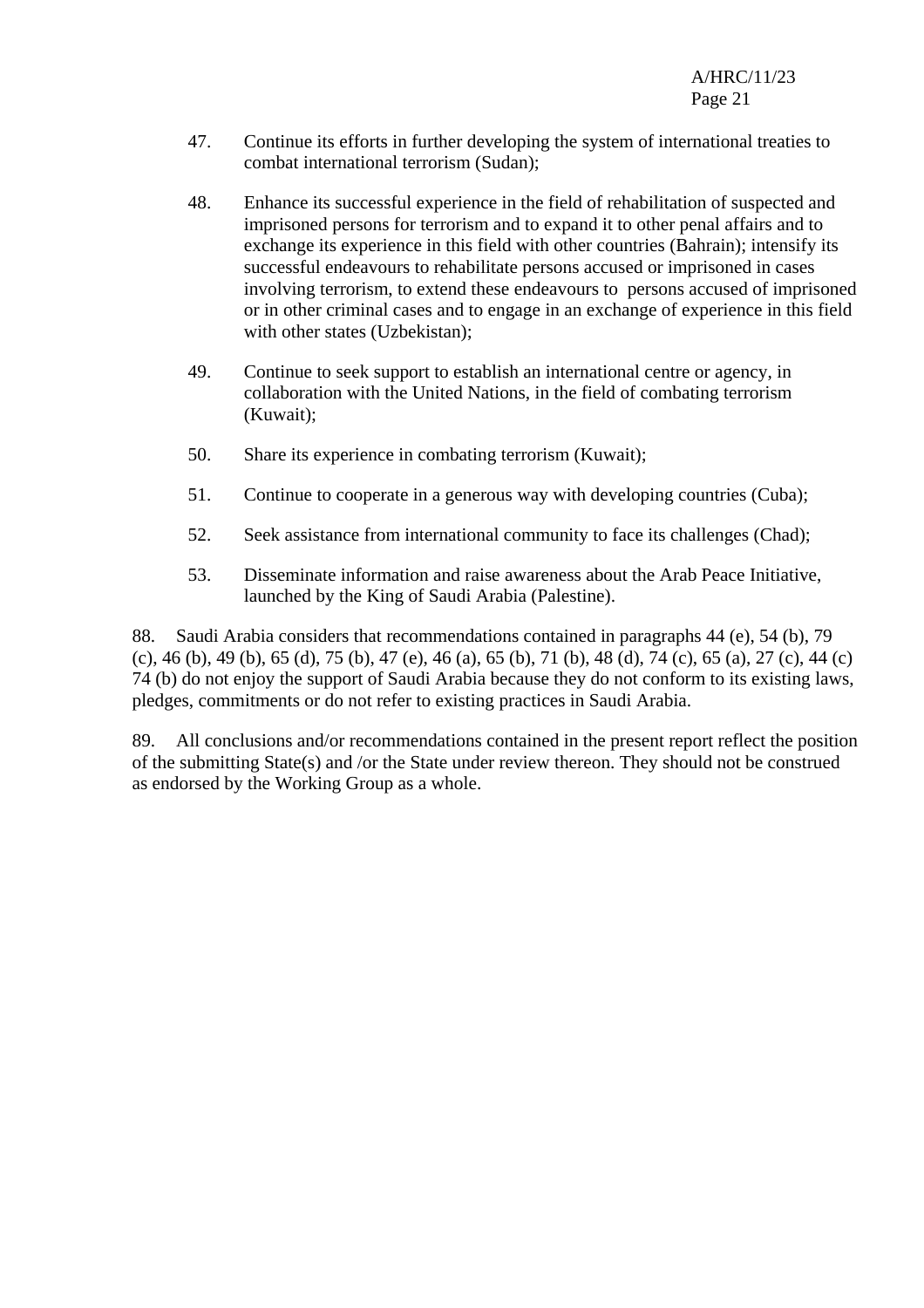#### **Annex**

#### **COMPOSITION OF THE DELEGATION**

 The delegation of Saudi Arabia was headed by H.E. Dr. Zaid Al-Husain, Vice-President of the Human Rights Commission in Saudi Arabia, and composed of 20 members:

Dr. Fahd Al-Sultan, King Abdul Aziz Centre for National Dialogue;

Mr. Muhammad Al-Ajjaji, Council of Ministers Panel of Experts;

Ms. Samha Al-Ghamidi, Ministry of Social Affairs;

Dr. Abdul Rahim Al-Ghamidi, Ministry of the Interior;

Mr. Ahmad Al-Ghamidi, Ministry of the Interior;

Dr. Ibrahim Al-Shaddi, Ministry of Education, part-time member of the Commission;

Mr. Musa Al-Uwais, Ministry of Education;

Ms. Falja Al-Anbar, Ministry of Education/Girls' Education;

Dr. Abdullah Al-Hadithi, Ministry of Justice;

Dr. Muhammad Basulaiman, Ministry of Health;

Dr. Munira Al-Useimi, Ministry of Health;

Mr. Abdul Rahman Al-Rassi, Ministry of Foreign Affairs, part-time member of the Commission;

Shaikh Salih Al-Nafisa, Ministry of Islamic Affairs;

Mr. Fawzi Al-Dahhan, Ministry of Labour;

Mr. Nasir Al-Shahrani, Public Investigation and Prosecution Department;

Ms. Asma Al-Ruweili, Ministry of Higher Education/King Saud University,

Dr. Nihad Al-Jishi, Health Adviser, Consultative Council;

Dr. Bahija Azzi, Consultative Council;

Dr. Al-Jazi Al-Shubeiki, Women's Al-Nahda Association;

Ms. Maryam Al-Juhani, Thaqif Charitable Association;

 From the Permanent Mission of the Kingdom of Saudi Arabia to the United Nations Office in Geneva:

H.E. Dr. Abdul Wahab Attar, Ambassador